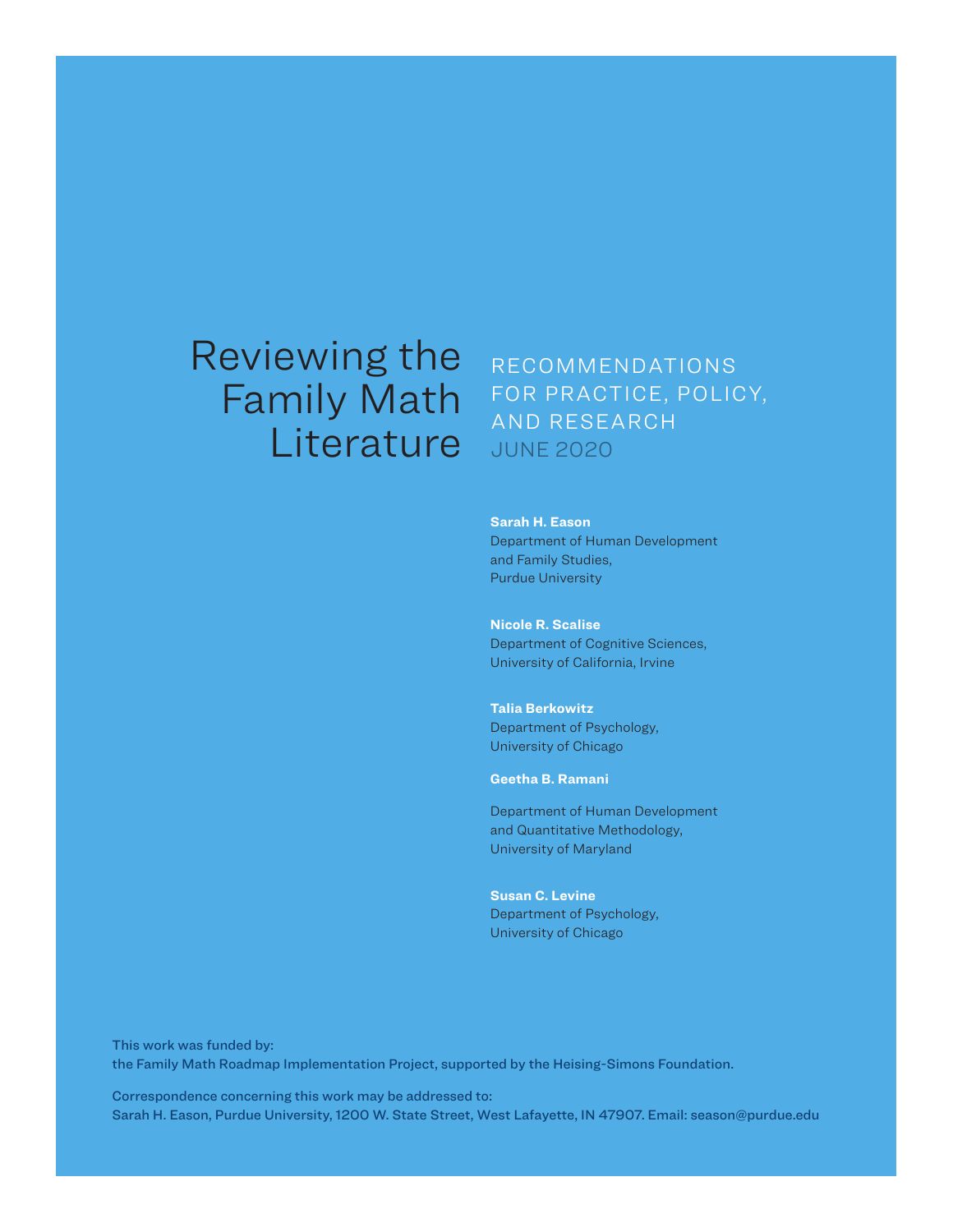# Table of Contents

| <b>SECTION1</b>  |                                                                                                                                                                                   |  |
|------------------|-----------------------------------------------------------------------------------------------------------------------------------------------------------------------------------|--|
|                  | Question 1: What skills serve as foundations for children's<br>math achievement, and what other child characteristics are                                                         |  |
|                  | Question 2: What aspects of family math engagement<br>are most strongly related to children's math learning,                                                                      |  |
|                  | Question 3: What do we know about how families are<br>engaging in children's early math learning as part of their                                                                 |  |
|                  | Question 4: What do we know about how community settings<br>such as early child care can support family math engagement? 13                                                       |  |
|                  | Question 5: What is the evidence on interventions aimed at<br>improving family math engagement? What evidence from<br>broader family engagement efforts can help to inform future |  |
| <b>SECTION 2</b> | <b>INTERVIEWS WITH EDUCATORS AND COMMUNITY-BASED</b><br>PRACTITIONERS WORKING WITH FAMILIES 17                                                                                    |  |
|                  |                                                                                                                                                                                   |  |
|                  | Places for Growth in Family Math Engagement Efforts18                                                                                                                             |  |
| <b>SECTION 3</b> |                                                                                                                                                                                   |  |
| <b>SECTION 4</b> |                                                                                                                                                                                   |  |
|                  |                                                                                                                                                                                   |  |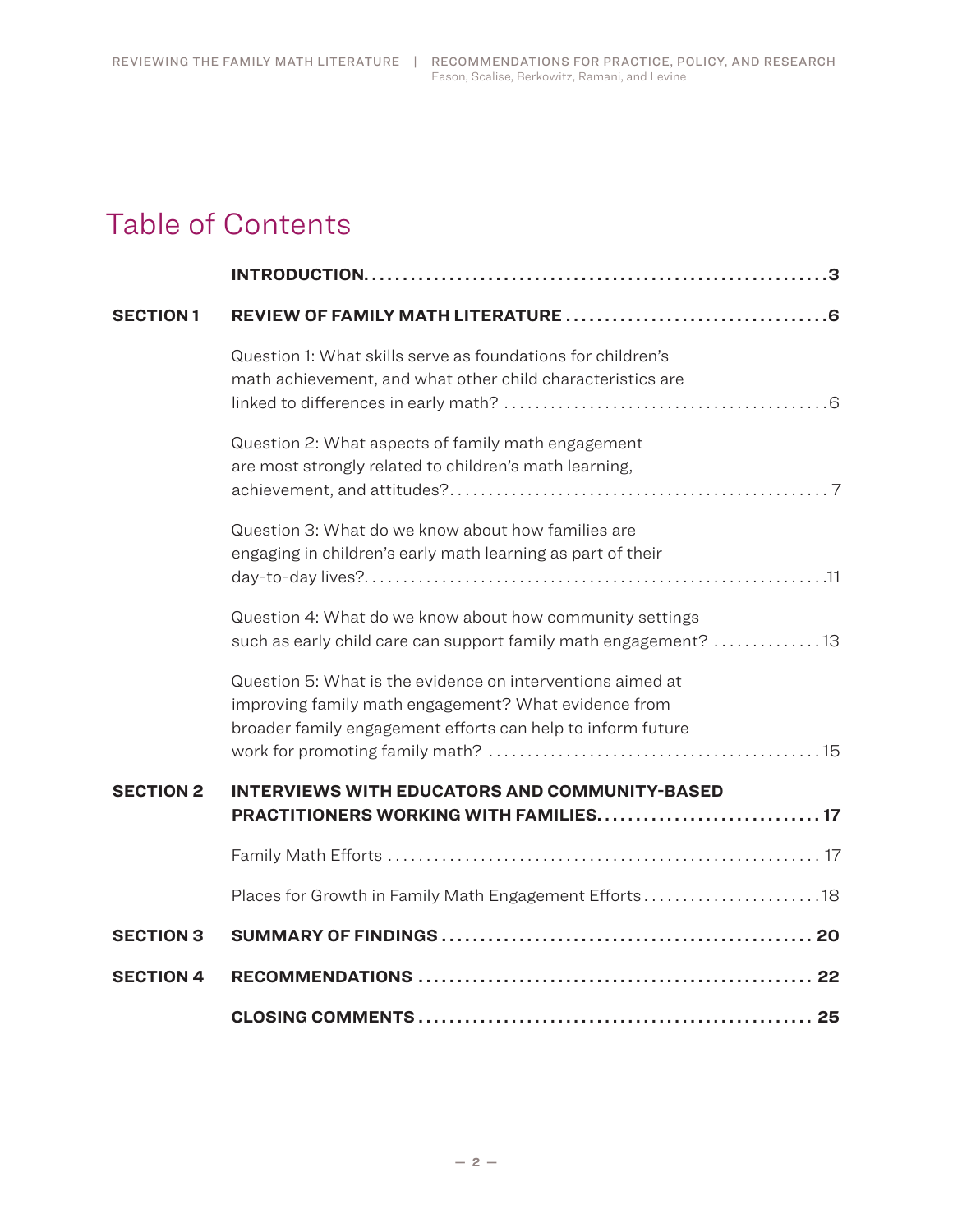# <span id="page-2-0"></span>Reviewing the Family Math Literature

RECOMMENDATIONS FOR PRACTICE, POLICY, AND RESEARCH

INTRODUCTION

# **Early mathematics skills are a critical predictor of children's later academic success.**

A wealth of research has shown that early math skills predict children's learning outcomes in elementary school as well as high school.<sup>1</sup> Concerningly, disparities in children's early math knowledge are apparent during preschool and persist as children progress in school. 2

Since these gaps emerge even prior to formal schooling, a number of efforts are underway to support young children's math learning in both home and out-of-home settings. Stakeholders, including educators, practitioners in the community, and researchers have begun to characterize variations in early family math. Their focus is to provide families with the resources and knowledge they need to engage in positive math-related experiences that build math knowledge, math interest, and positive attitudes about math.

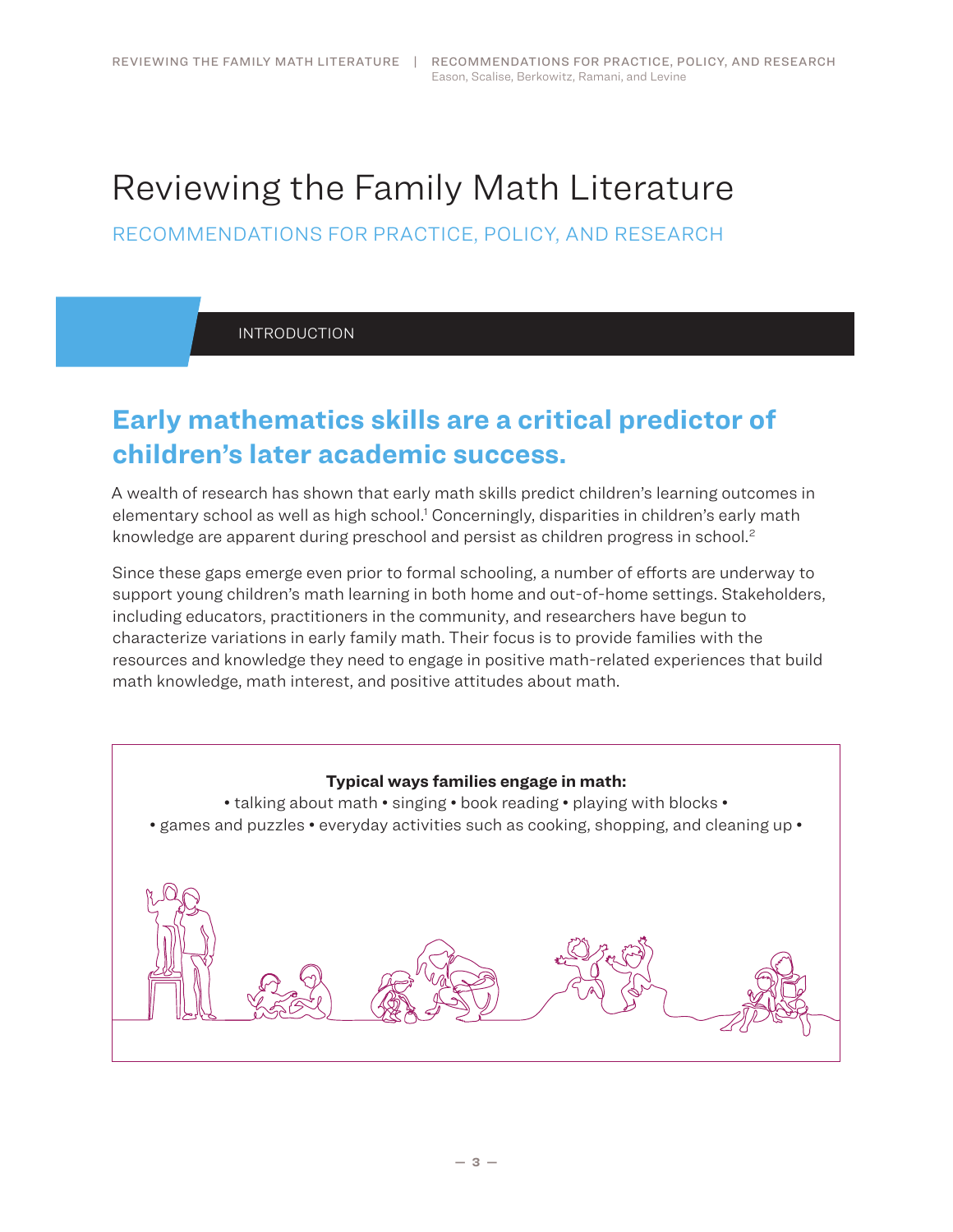Efforts to support early math learning in the home environment are motivated by a number of findings. First, there is evidence that wide variations in math knowledge exist prior to kindergarten entry. Second, there is evidence that these variations are predicted by variations in math learning opportunities in the early home environment. Third, there is evidence that increasing math learning opportunities in the home increases children's math knowledge. And finally, there is evidence that math knowledge at kindergarten entry is predictive of long-term math learning trajectories.

Although the ways that families engage with math may differ depending on culture and parents' own prior experiences, all families engage with math. By building on what families are already doing, researchers and educators are developing and assessing ways to support family math engagement. These efforts involve interdisciplinary partnerships that include families in identifying ways to support children's math learning that are meaningful, feasible, and engaging.

As efforts to promote family math engagement proliferate, it is critical to examine the current state of family math engagement with a wide lens. What do we know about children's early math development and how families support this development? What approaches to increasing family math engagement are effective? What are educators and communities currently doing to support family math?

In this review, we take a two-tiered approach to examining the current state of family math engagement:

**1. Research:** We report the findings from a comprehensive review of the empirical literature on early math learning, birth to age eight. We begin with a broad overview of the foundational math skills children need for achievement, then discuss evidence that family math engagement and children's math achievement are linked. We also discuss interventions successful in increasing family math engagement as well as interventions outside the domain of math that could inform work in family math.

**2. Practice:** We report findings from a series of interviews with educators and professionals working with families in community-based settings. We conducted these interviews to provide insight into ongoing efforts to increase family math engagement.

In a third section, we integrate these findings from research and practice to examine in what ways the work from these two spheres are aligned. Importantly, we consider whether ongoing and future family math efforts can be strengthened through closer integration of research and practice. Then we summarize the key points and identify lessons learned as well as gaps in resources, services, and current knowledge. In the fourth and final section, we present recommendations for policy, practice, and future research.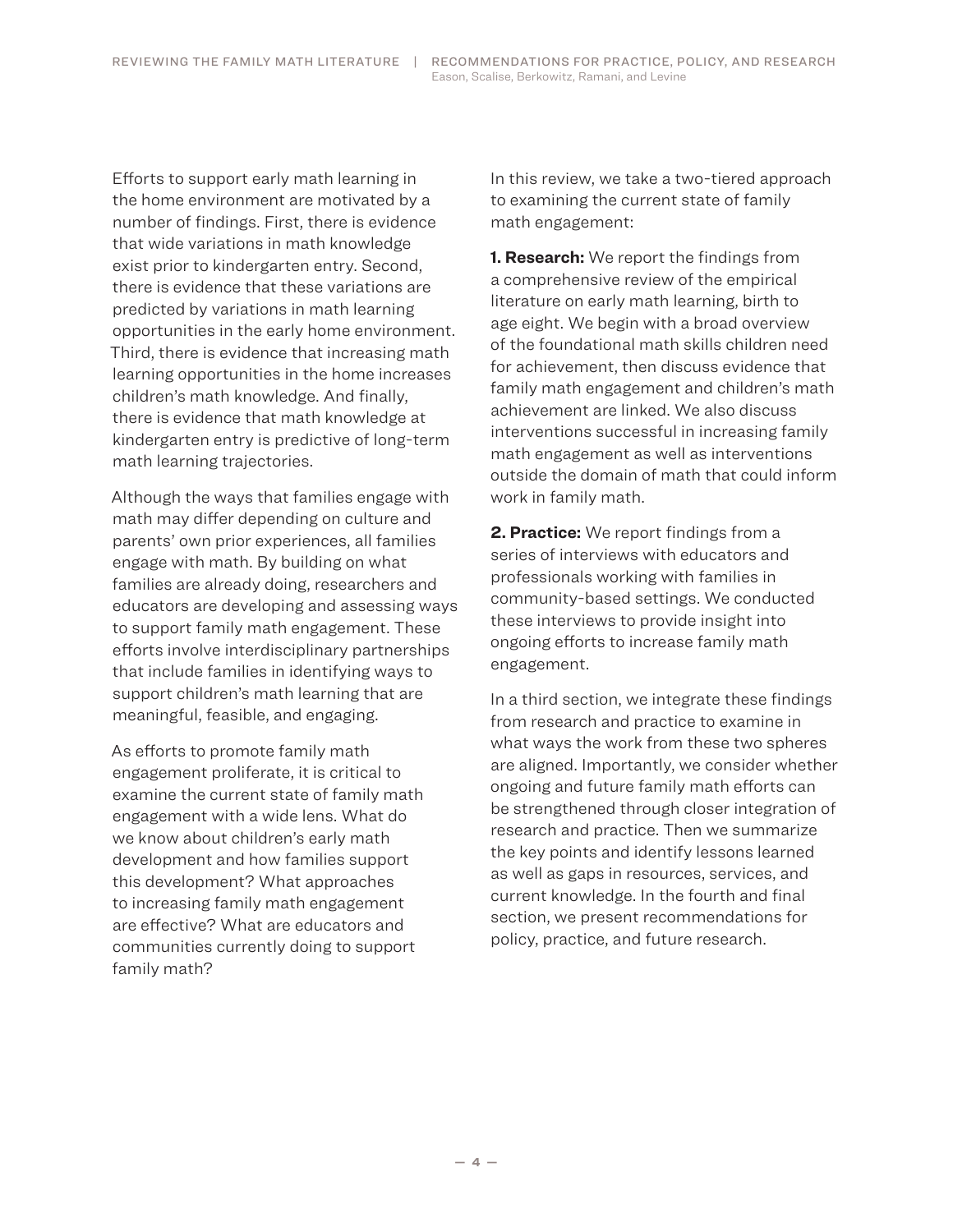#### **DEFINING FAMILY MATH**

We define "family math" as culturally-relevant math activities and interactions occurring in the informal contexts in which families engage with young children. 3 These activities and interactions provide opportunities to introduce and enhance children's math skills and knowledge, as well as to support positive attitudes towards math and learning.

Our conceptualization of "family math" considers not only the activities families engage in, but also families':

- awareness of math embedded in activities at home and in their communities;
- enthusiasm for and comfort with engaging in math and in supporting young children's math learning; and
- access to resources for supporting early math learning and knowledge about how to use these resources.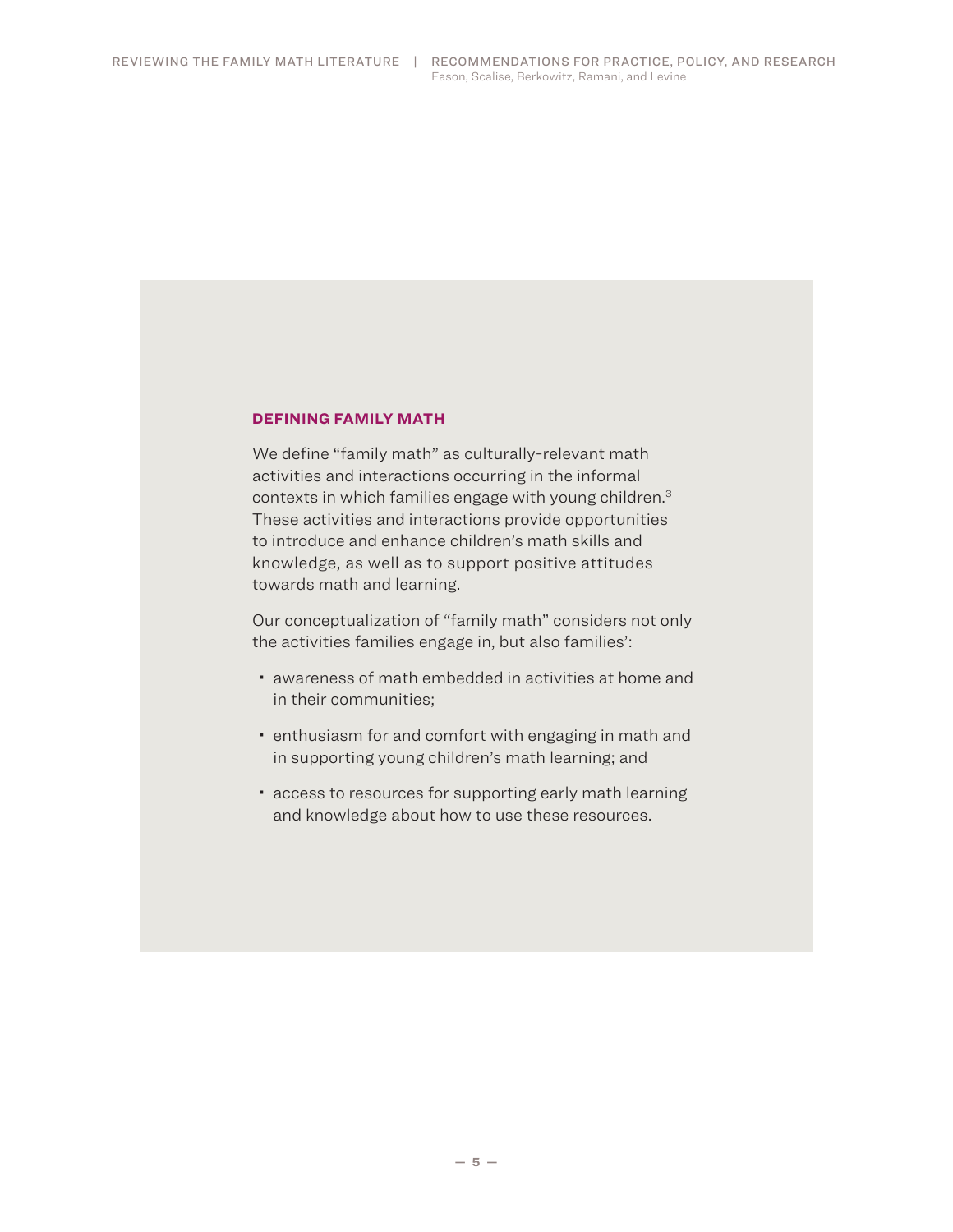<span id="page-5-0"></span>**SECTION 1**

#### REVIEW OF FAMILY MATH LITERATURE

**Question 1:** What skills serve as foundations for children's math achievement, and what other child characteristics are linked to differences in early math?

We reviewed research from multi-year longitudinal studies, meta-analyses, and literature reviews to identify the strongest predictors of children's mathematics achievement. These include foundational skills, as well as factors beyond family engagement that contribute to observed differences in these skills.

#### **NUMBER KNOWLEDGE**

Children begin learning about number words and numerals before the start of kindergarten, and their skills at kindergarten entry predict both their later math achievement and their rate of math learning in early elementary school. 4

**Cardinality**: knowing the values associated with number words (e.g., being able to bring five forks to set the table when asked instead of three forks or ten forks); predicts later math achievement. 5

**Numeral knowledge:** ability to recognize, label, and understand the values represented by written numerals; serves as a translation between informal math skills and more formal school-based math instruction. 6

**Magnitude:** comparing and ordering numbers by their relative magnitudes; sets the stage for later arithmetic and algebra learning. 7

#### **SPATIAL REASONING AND PATTERNING**

Many parents and educators focus on supporting math achievement by building early number knowledge, but data suggest that spatial reasoning and patterning are also important foundations for children's later math achievement.

**Spatial reasoning:** mental rotation, recreating three-dimensional designs, and determining locations of objects relative to others in space; predicts children's math achievement over time and training spatial reasoning leads to improvements on math achievement measures. 8 Spatial reasoning applies in many math contexts, including ordering numbers on number lines and solving missing term arithmetic problems.

**Patterning:** copying, extending, and identifying the core of repeating patterns; predicts later math achievement. 9 Like spatial reasoning, patterning applies to many math reasoning tasks, like understanding number sequences and solving arithmetic problems.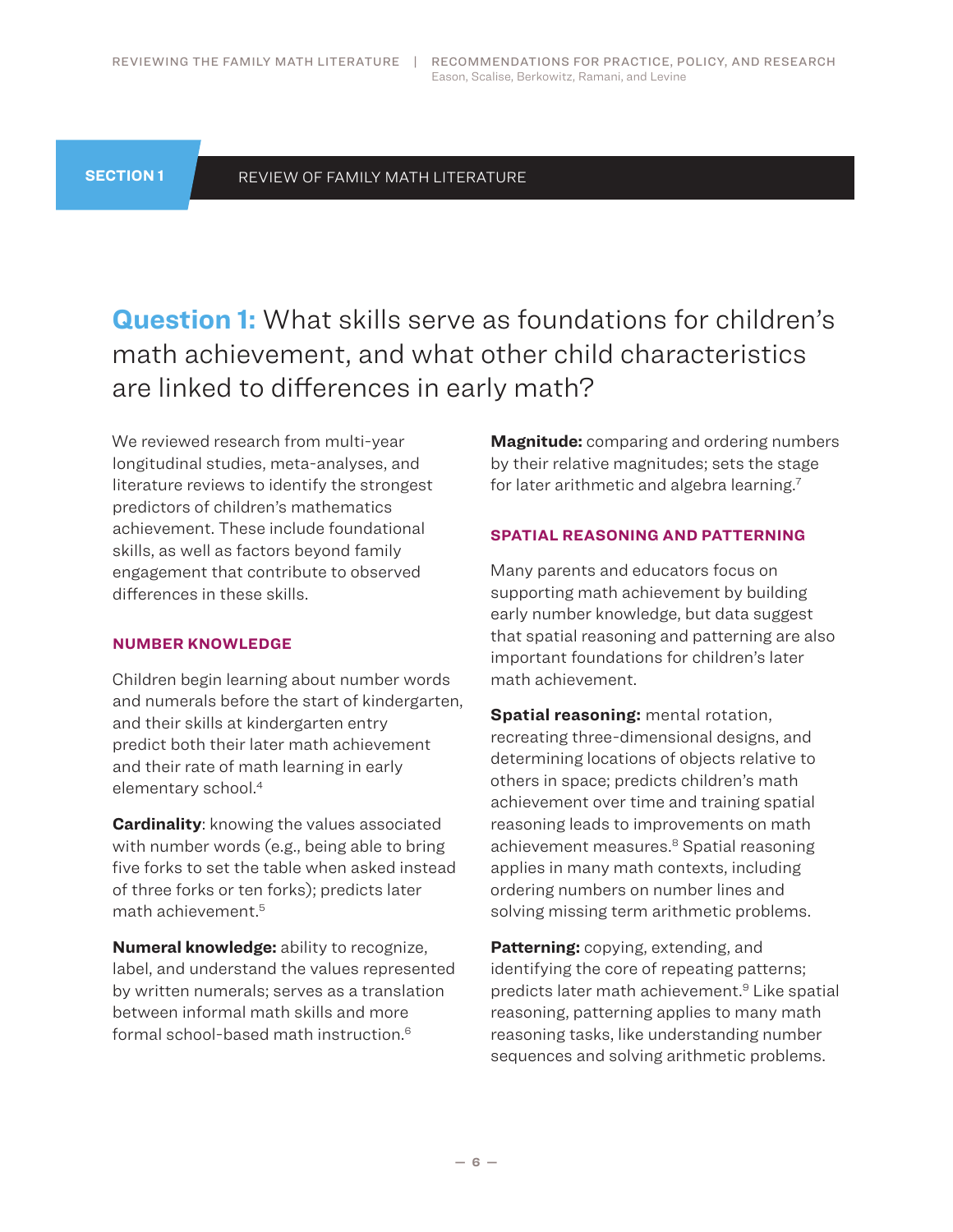#### <span id="page-6-0"></span>**CHILD AND FAMILY CHARACTERISTICS**

Early math skills are associated with child and family characteristics, including socioeconomic status (SES), executive functioning skills, and multilingualism, but not gender.

**SES:** There are consistent discrepancies between the math performance of children from low socioeconomic status households and their peers from mid- and high-SES households. 10 These gaps emerge prior to the start of kindergarten and persist through secondary school, across domains of math. For young children, the gaps appear to be driven by differences in knowledge of number words and numerals rather than non-verbal math reasoning, and can be attributed to less practice with early verbal math concepts. 11

**Executive functioning:** Executive functioning skills help children concentrate, pay attention to, and learn from the mathematical

information in their surroundings. Variability in these skills may relate to differences in early math performance. 12

**Language:** Bilingual children perform similarly on math assessments conducted in their school language and their home language. They may also show some advantages on early math skills compared to monolingual children, but only when socioeconomic status is controlled.<sup>13</sup>

**Gender:** Although there is some evidence of gender differences in math test performance among older students and adults, there is little evidence of a gender difference in foundational early math skills. 14 The only exception is a male advantage, found in some studies, on tasks measuring the ability to mentally transform shapes. 15 Importantly, more engagement in spatial play, such as block play, among boys than girls, may contribute to this difference.

# **Question 2:** What aspects of family math engagement are most strongly related to children's math learning, achievement, and attitudes?

To address this question we searched published articles using keywords pertaining to families (e.g., parents, home) and math (e.g., number, numeracy, spatial), and examined research studies that included children ages birth to eight years old or up to third grade. We included math-specific forms of engagement (i.e., math-related activities, parent and child talk about math, parents' school involvement related to math, parents' reported attitudes and expectations regarding math) as well as broad measures of the home learning environment (i.e., parents' guidance, cognitive stimulation, and general school involvement).

We took care to note context such as geographic regions, racial and ethnic identities, and socioeconomic characteristics of families included in research studies. We also noted developmental differences in family math engagement with children of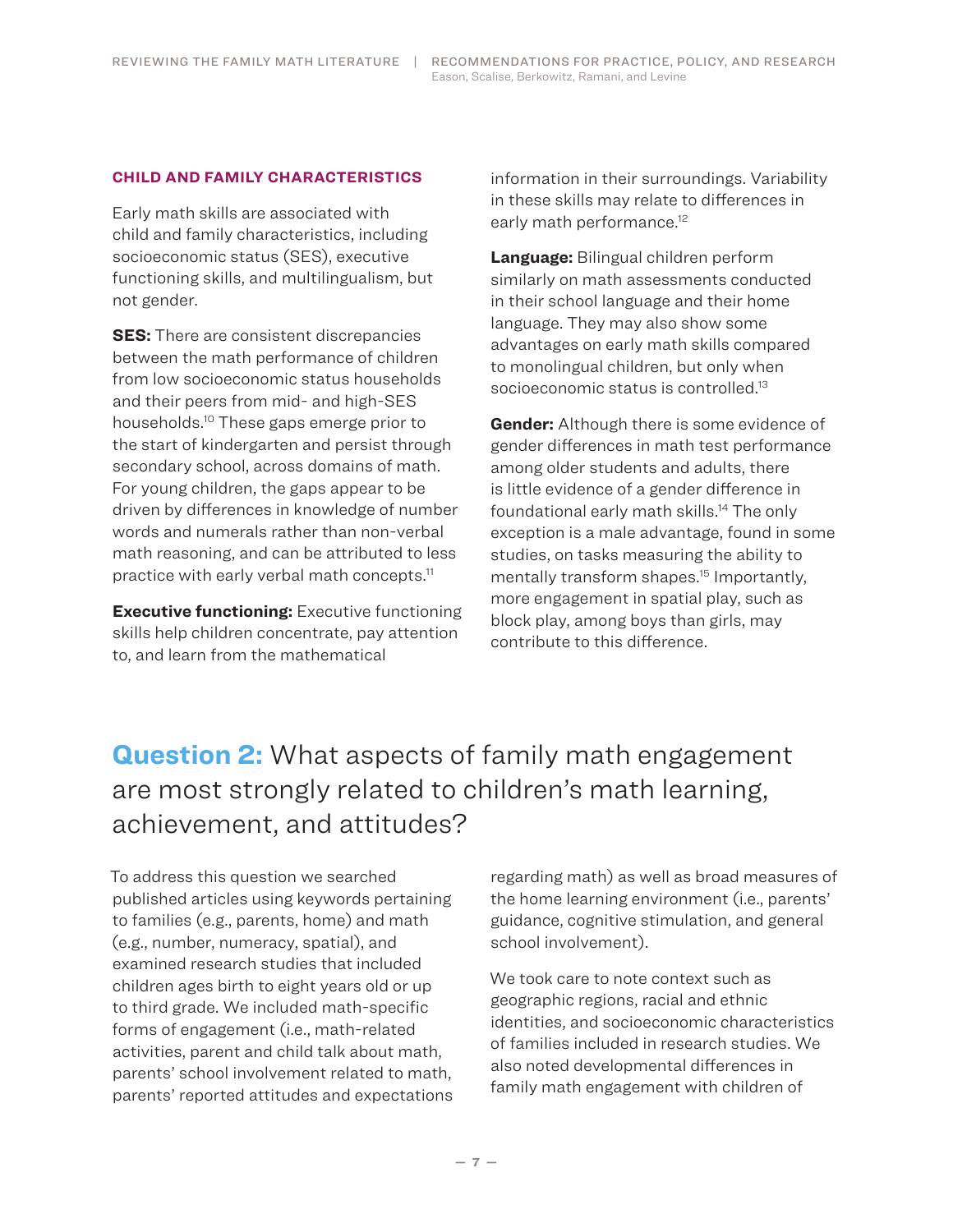different ages, and differences in how this engagement was measured depending on the child's age.

**Parent expectations are consistently related to child outcomes**. Parents' high expectations for children's achievement are associated with stronger math skills.

Importantly, expectations about success in both the near and distant future matter. Parents' ratings of the importance of mastering certain math skills by kindergarten and expectations for their children's end-ofthe-year grades are linked to stronger math skills. 16 So are parents' ratings of the highest level of education they expect their children to reach. 17 This relation is robust across participant populations; parent expectations have been linked to children's math achievement across families from diverse ethnic and socioeconomic backgrounds.

It is less clear *how* parents' expectations contribute to children's achievement, although there is some evidence that parents with higher expectations may engage in more frequent and higher quality math activities,<sup>18</sup> and may also transmit positive attitudes about math to their children. 19 Further, parents' home support and high expectations have been linked to lower levels of children's math anxiety. 20

**The amount of mathematics talk that children hear is a strong predictor of math outcomes.** Parents' use of mathematical language with toddlers and preschoolers is associated with children's current and later math knowledge. Researchers have primarily focused on parents' use of

number talk, although several studies have examined quantitative terms other than the count words (e.g., more, less, some) and spatial language. 21

In part, parents' math talk may support children's math achievement because it helps children to develop their own use of math language, and having a strong math vocabulary may facilitate children's mathematical thinking.

The value of this input starts early. Parents' math language directed towards children ages one to three years old predicts later foundational math knowledge, specifically understanding the cardinal value of the number words. 22

Importantly, some types of math talk contribute more than others. In particular, talk about complex, advanced math concepts and talk about larger numbers and sets of objects appear to be most predictive of children's math knowledge. 23

While some studies of parent-child math talk have been conducted during structured play sessions with pre-selected toys, $24$ several studies of naturalistic, homebased observations have also supported the connection of math talk to later math achievement, including some studies with a range of SES and diverse ethnicities of families. 25

**Frequency of math-related activities may relate to children's math outcomes, but findings are mixed based on the types of activities.** Broadly, research supports associations between math-related activities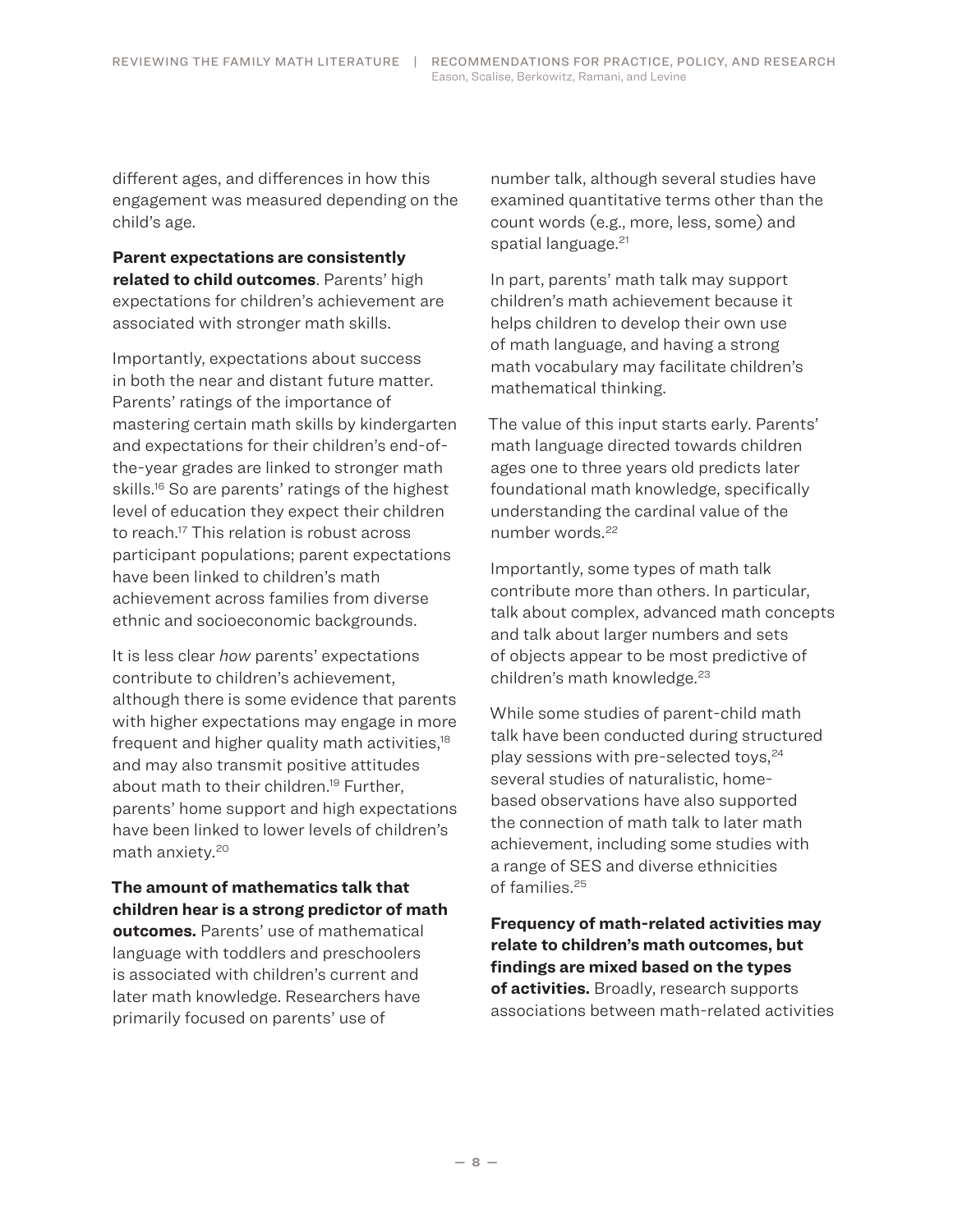(as reported by parents) and children's math knowledge. 26 While many studies have focused on number-oriented math activities, there is also evidence for spatial activities being linked to spatial as well as numerical abilities. 27

However, the way researchers have defined and measured math activities varies widely. Some studies combined math resources in the home and parent reports of mathrelated activities. 28 Others have attempted to identify types of math activities most predictive of math achievement. 29 For instance, studies have categorized activities as "formal" and "informal" (or "direct" and "indirect") to distinguish between parents' intentional, focused teaching of mathematics (e.g., workbooks, flash cards) from instances where mathematics may be embedded within an everyday or playful activity (cooking, storybook reading, board games). 30

Formal and direct activities have been more consistently linked to math achievement than math games or everyday applications. 31 However, informal activities may tap into different math skills than the ones assessed in these research studies. It is critical to highlight that the majority of papers linking formal activities to math achievement focus on higher-SES, White families, although studies including broader SES ranges or focused on lower-SES families also have linked formal home math activities to children's math knowledge. 32

**For children in elementary school, families' school involvement is a significant predictor of children's math knowledge.** Compared to studies of children in preschool

and kindergarten, research on family math engagement with elementary-age children has focused more on parents' roles in schoolbased math learning, rather than formal and informal home math activities.

Parents' engagement with children's schoolbased math learning, particularly helping with homework, has been one area of research on school involvement. Helping with homework tends to be negatively associated with achievement, although this finding might stem from parents getting more involved when children are struggling. 33 Additionally, parents' math attitudes may mediate the relation between homework help and math achievement: the more high math anxious parents report helping their first grade children with homework, the lower their children's math learning over the school year, controlling for beginning-of-the-year math achievement levels. 34

In contrast to math homework help, parents' broader (not math-specific) school involvement is generally a positive predictor of child achievement in school, including math achievement. 35 However, there is some variation in the strength and direction of the relation—as well as what forms of school involvement are related to children's academic achievement (e.g., parent-teacher communication, parent participation in school events)—when examining families' ethnicities, socioeconomic status, or immigration status. 36 This variation may be in part attributed to socioeconomic differences in how schools engage with families. 37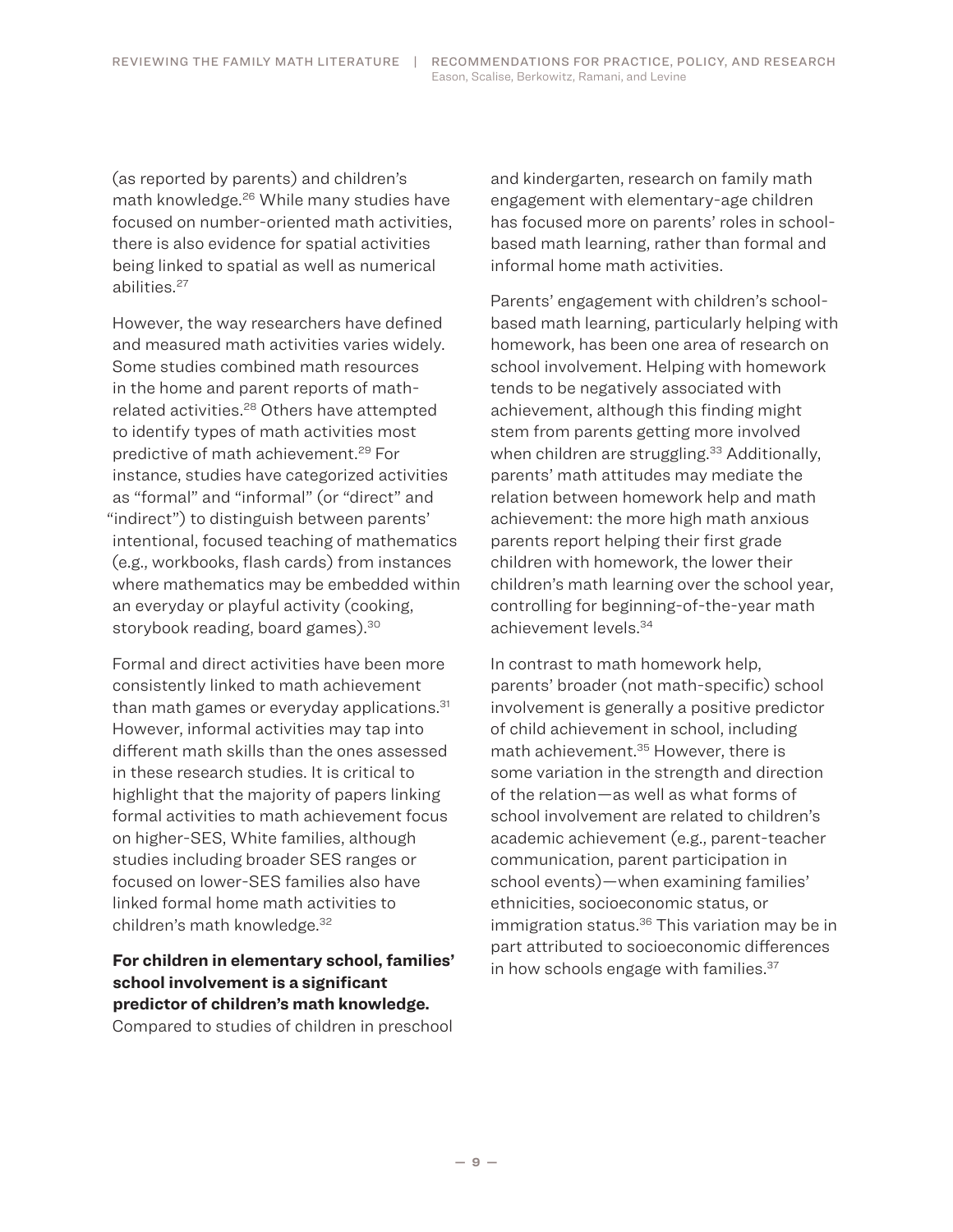**The overall quality of the home learning environment is associated with math achievement.** The home learning environment has been found to predict children's math achievement. 38 Measures of the home learning environment vary but often include aspects pertaining to literacy, such as the number of books in the home, and quality ratings of parents' general engagement with children. In some instances, math-specific aspects such as presence of math games or puzzles have also been included. Having a rich learning environment overall and responsive family members may facilitate opportunities for math engagement. Further, rich learning environments are likely important for helping children develop the domain-general cognitive skills that support mathematical thinking.

#### **FOR FURTHER RESEARCH**

This research into the factors that contribute to early math learning leaves several gaps in our understanding.

- To what extent are there cultural differences in families' routine activities? How do families effectively support children's math learning in their own contexts?
- Beyond supporting formal education, how do families with elementary-aged students engage in math together? The majority of studies have focused on math engagement in preschool and kindergarten, with little attention to families' math activities beyond kindergarten.
- In addition to family math centered around numeracy, how are families engaging in spatial skills and patterning, which are also linked to math achievement?<sup>39</sup> This work will give us a fuller picture of the types of family math engagement most strongly related to children's math learning, achievement, and positive attitudes.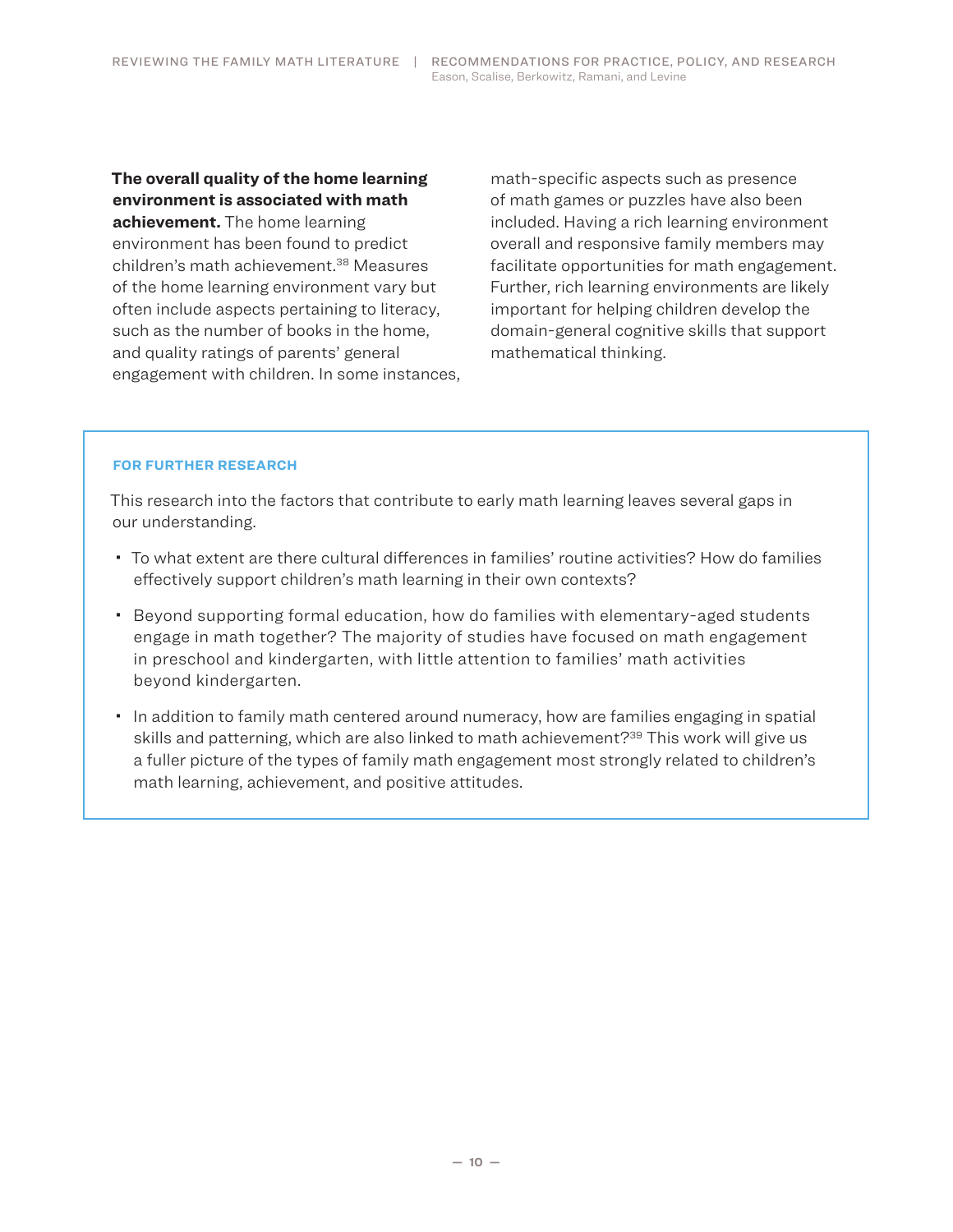# <span id="page-10-0"></span>**Question 3:** What do we know about how families are engaging in children's early math learning as part of their day‑to‑day lives?

We addressed this question in the same literature search as Question 2. We examined descriptive data about family math engagement as measured by parents' reports and by observations of parent-child exchanges and joint activities. We also looked at data on parents' reported attitudes about math and their expectations for their child's math achievement, and how these attitudes and expectations relate to family math engagement.

**There is substantial variation in the frequency and types of math-related activities families engage in, and in the quality of family math engagement.** One of the most consistent and critical findings across research on family math engagement is that there is great variation in how much families engage in math. This variation appears both in studies asking parents to report on their activities<sup>40</sup> and in direct observations of parent-child interactions. 41 There are also differences in the complexity of parent-child talk about math,<sup>42</sup> and whether parents report engaging in formal math teaching activities or supporting math learning in informal activity contexts. 43

#### **Math often takes a backseat to reading.**

While parents often express a belief that early math learning is important, they also express that they feel less knowledgeable about how to support math learning compared to supporting learning to read. 44 Not surprisingly, then, parents often report less frequent math

engagement than language and literacy engagement through activities such as shared book reading. 45

**Cultural context plays a role in how families engage with young children, both in general and in math.** Much of the work examining how family characteristics such as race, ethnicity, and language relate to family engagement in children's learning has included broad, non-math-specific measures such as the general home learning environment (HLE) and parents' school involvement. Studies comparing across race/ ethnicity have observed higher HLE ratings and more school involvement among White families (and sometimes Asian families) and English-speaking families compared to Black and Latino families and families who are English language learners or bilingual. 46 Importantly, culture not only has been linked to how much families engage in children's learning, but also relates to qualitative differences in family engagement. 47 For instance, there may be cultural differences in the extent to which families directly involve children in math as opposed to modeling math in situations where children are observers. 48

**Parents' attitudes, education, and income relate to family math engagement.** Not surprisingly, parents' own enjoyment of and positive attitudes towards math are associated with higher frequencies of parentreported math activities. 49 Similarly, parents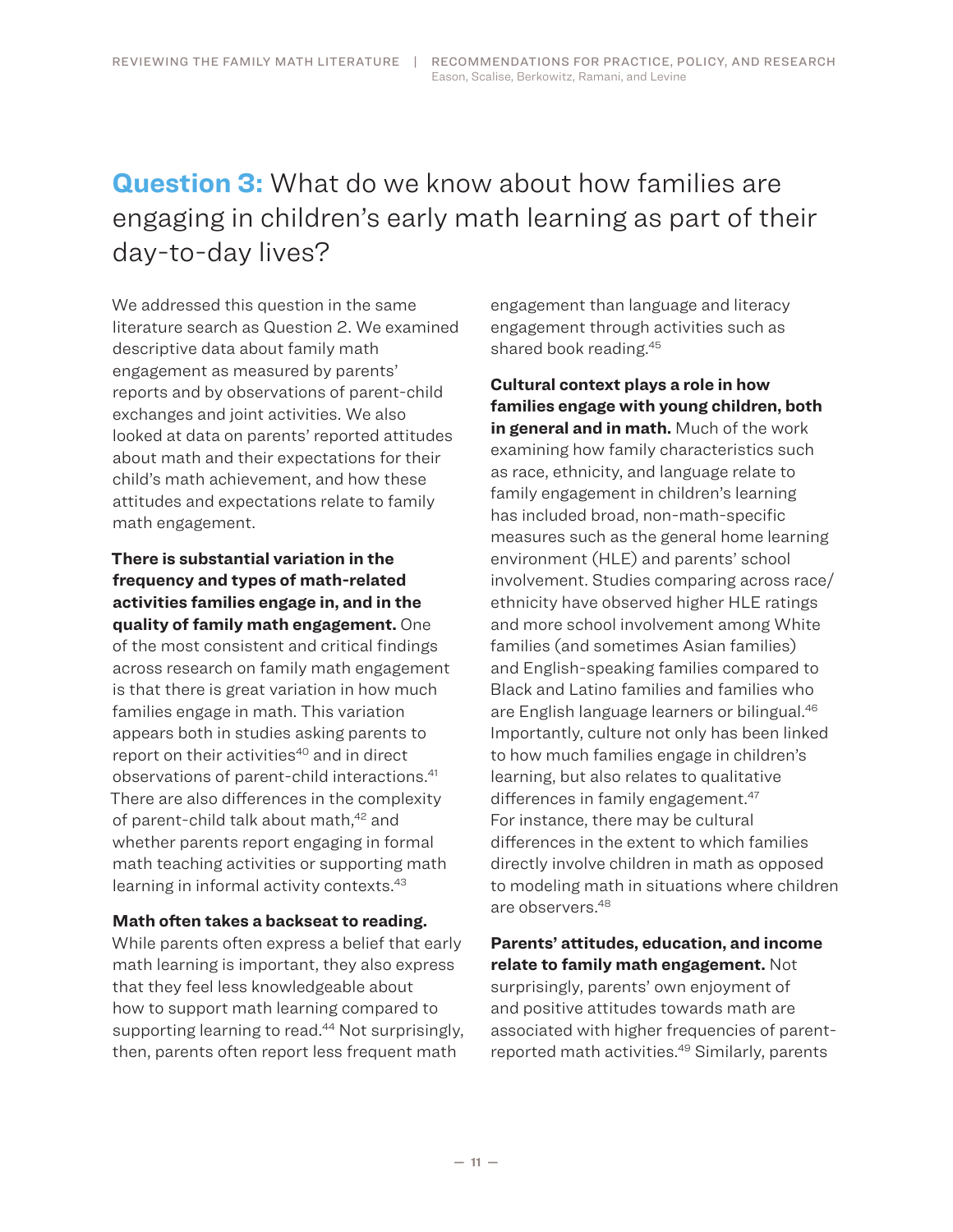with higher expectations for children's early math have reported higher frequencies of direct teaching. 50 In contrast, there is some evidence that parents with higher math anxiety may engage in fewer math activities,<sup>51</sup> although other studies have not found a relation between math anxiety and math engagement. 52

Education and income also have been linked to math engagement. Parents' education has been positively related to the complexity

of the math they do with young children. 53 Findings related to income are more varied, with some studies finding that low-income parents engaged in more formal math activities than higher-income parents,<sup>54</sup> while other studies have found that parents in disadvantaged neighborhoods report fewer education-related practices. 55 It is important to note that there is diversity in the complexity of math parents talk about with their children within low-income samples. 56

#### **FOR FURTHER RESEARCH**

While evidence indicates that parent education, income, and attitudes about math predict the frequency and quality of math activities, there are still gaps in our knowledge.

- What accounts for the different amounts and types of math families engage in, and what other parent or family characteristics influence the quality of family math exchanges?
- How are families engaging in math beyond child-centered activities (i.e., formal math teaching and play)? In many cultural contexts, activities are not directed around children. Instead, children are on the periphery of community-centered activities and are observers of these activities. 57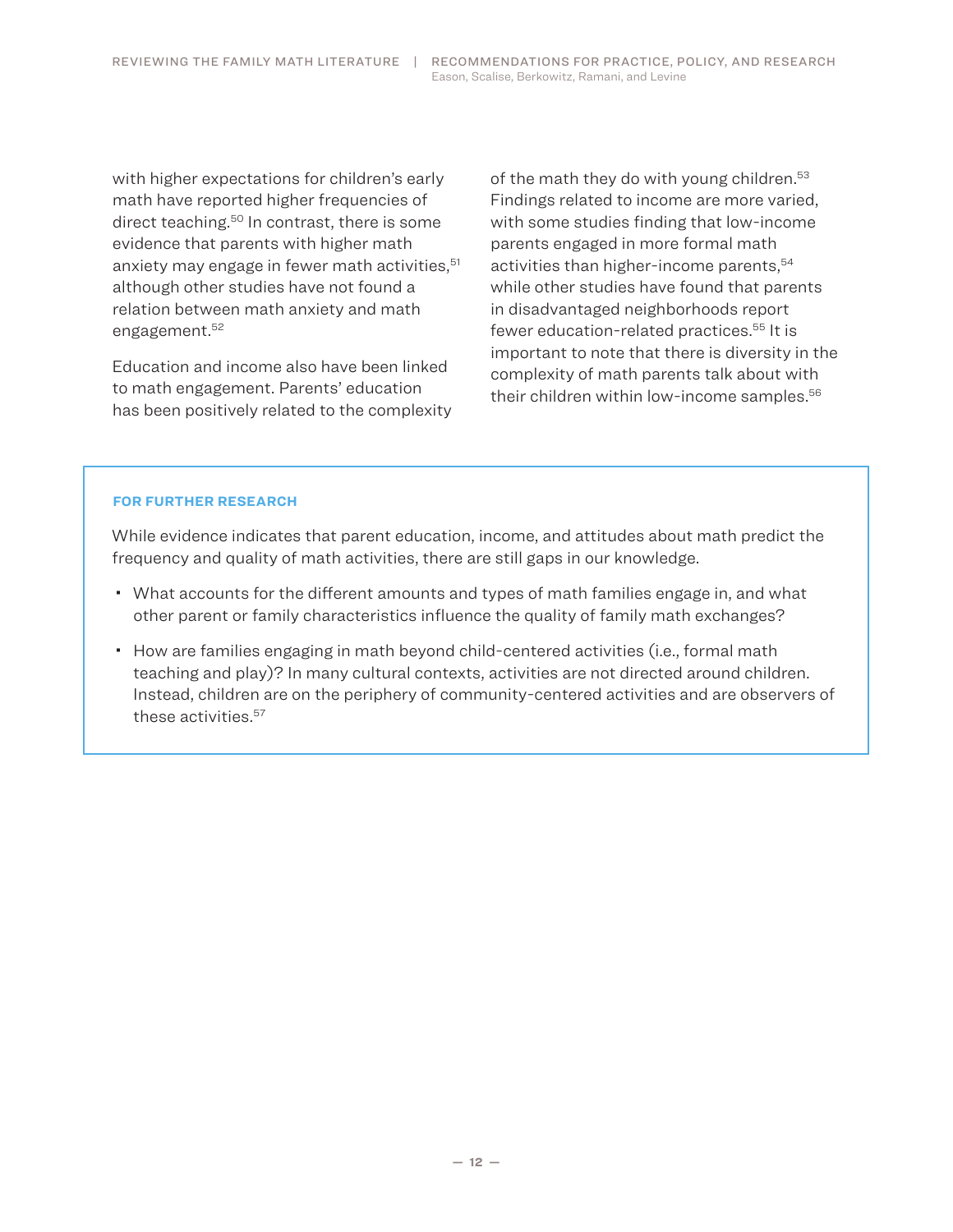# <span id="page-12-0"></span>**Question 4:** What do we know about how community settings such as early child care can support family math engagement?

To address this question we conducted a review of published research articles using keywords related to early childhood care (e.g., preschool, daycare) and math, again limiting to studies that included children birth to age eight. We also referred to the National Center for Education Statistics for descriptive information about the rates of attendance in non-home care settings among young children in the U.S.

### **Non-parental child care can be a key support for family math engagement.**

Seventy-five percent of children ages three to five not yet in kindergarten receive some type of routine non-parental care, including relative care (26%), non-relative home-based care (12%), and center-based care (61%). 58 Consequently, the math experiences available to children in non-parental care, and how this can support family math engagement, are critical to consider.

### **There are frequent opportunities for math learning across non-parental care**

**settings.** Observational studies of preschool classrooms estimate that only 2 to 8 percent of the day is spent on math instruction. 59 However, math learning opportunities also arise in free-play contexts. Observational

studies of home-based care settings suggest 13 percent of children's total words in freeplay activities were math related. 60 Many informal math activities recommended to families can similarly be incorporated into non-parental care settings to complement existing instruction, such as reading mathrelated story books<sup>61</sup> or counting out snacks at snack time.

## **There are opportunities for educators and childcare providers to facilitate family**

**math.** Family involvement in children's education is an important support for early learning. For instance, parent involvement in kindergarten buffers the relation between children's socioeconomic status and math performance. 62 Childcare providers and educators can facilitate parent involvement through enhanced communication and offering structured family math activities. Parents who receive frequent communication from their childcare providers regarding what children are learning, what to expect from their child at each stage, their child's performance in school, and how to help their child learn report that they more frequently engage with their children in math activities at home. 63 Providing developmentally appropriate math homework or math game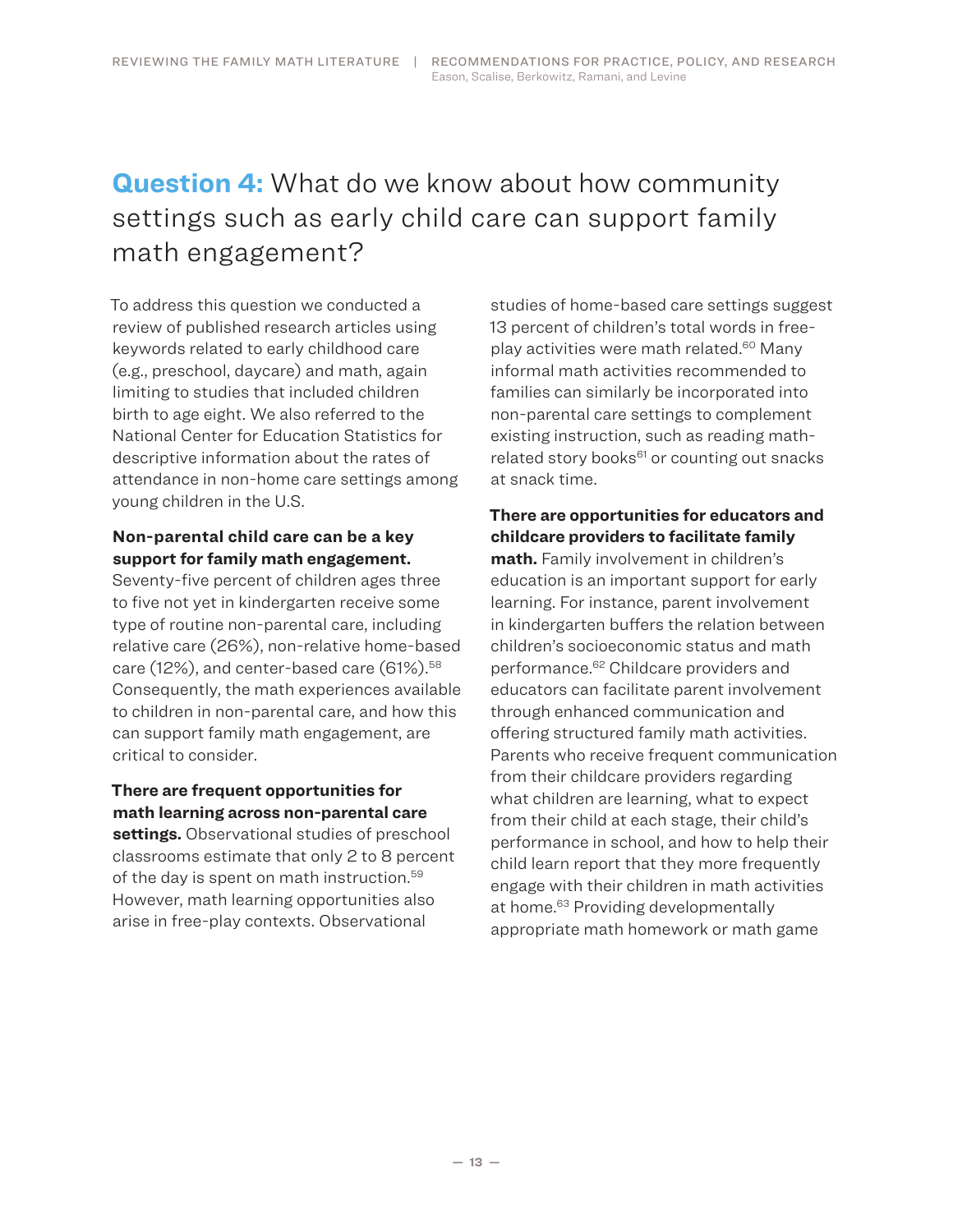packets to complete at home with a family member is an effective way to increase family math involvement. 64

### **Children's math experiences in nonparental child care may vary substantially based on the quality and context of care.**

Enrollment in care settings varies based on family demographics, with parents with higher educational attainment, higher earnings, and longer working hours more likely to choose center-based care. 65 Latinx and non-English speaking parents are more likely to enroll their child in home-based care settings. 66 Children who attend centerbased care have higher math performance on average than children who attend homebased care. 67 Although there is a strong relation between children's socioeconomic status and their math performance, attending high-quality early childcare programs can buffer the negative relation of lower socioeconomic status and children's later math performance. 68

#### **FOR FURTHER RESEARCH**

While research is promising about early math opportunities outside the home, several questions remain.

- Are math opportunities in non-family care settings similar to or different from children's family math opportunities? How does this (mis)alignment affect learning?
- We need more descriptive research on how early childhood educators and families communicate about math in the home. Is it more or less frequent than other types of schoolto-home communication? Does it vary by school setting or population served? Are there effective methods of improving communication and alignment of math learning goals across settings?
- Another area for additional research involves broadening to include community settings beyond school and childcare. Families interact together in a wide range of settings in their communities, and there is emerging work examining family math engagement in places such as museums and grocery stores.<sup>69</sup> How do modifications or enhancements to existing settings like playgrounds, bus stops, and libraries affect learning and enjoyment, and how might these stakeholders implement more permanent change?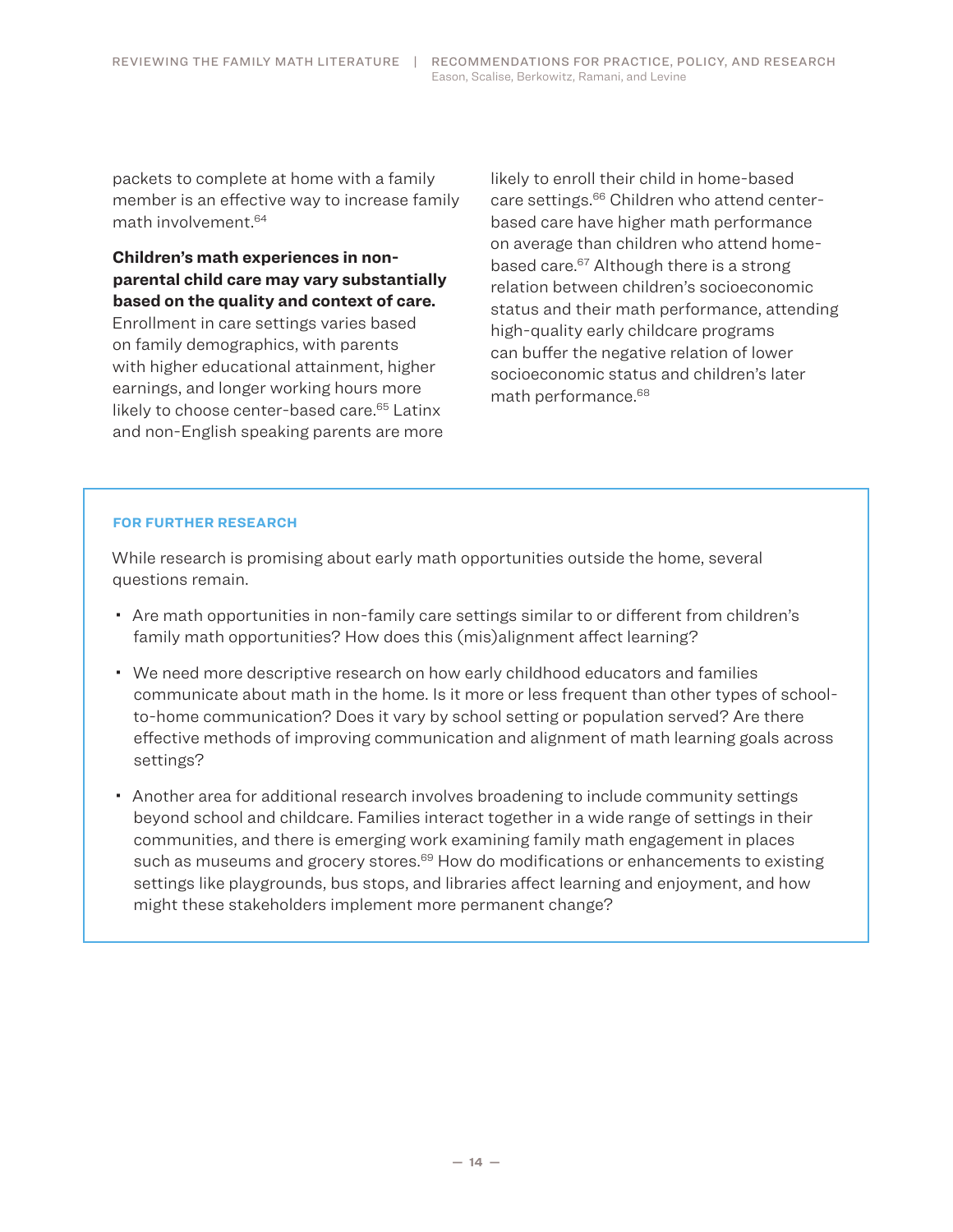# <span id="page-14-0"></span>**Question 5:** What is the evidence on interventions aimed at improving family math engagement? What evidence from broader family engagement efforts can help to inform future work for promoting family math?

We again searched published articles using the same series of keywords pertaining to families and math, while also including a series of keywords pertaining to engagement (e.g., involvement, interaction) and intervention. For the second question, we replaced math terms with other education terms (e.g., read, literacy, education). Again, we limited our examination to research studies that included children ages birth to eight or up to third grade.

Evidence for the efficacy of math engagement interventions is limited, but promising. Much of the focus to date has been on describing the home numeracy environment and its relation to children's math knowledge, with moderate success in designing various interventions to shift parent behavior. There has been much more work done to develop interventions that address other goals such as literacy, nutrition, and childhood obesity, as well as general parenting skills. These interventions provide many insights.

**In-lab (or one-time exposure) interventions have successfully promoted family engagement in math, leading to changes in the way caregivers incorporate math into everyday activities**. Small tweaks to materials provided to parents and/or prompts in parent-child environments can lead to

subtle shifts in family math engagement. 70 Posting signs at museums, grocery stores, or playgrounds reminding parents to ask questions or provide additional instructions can lead to positive changes in parentchild interactions. 71 One important caveat: the positive effects have been measured immediately after the intervention, making it unclear whether there are long-term impacts of these interventions or whether they yield long-term changes in attitudes and behavior. Furthermore, there is little to no evidence directly linking these small changes to differences in achievement outcomes for children.

**Interventions focused on the home environment have primarily relied on teachers working with parents to deliver the interventions.** Interventions designed to increase parent-child math engagement through parent contact with either researchers or teachers and schools have been moderately successful. 72 Providing parent education and tools so parents can engage in the lessons their children are learning leads to improvements in student performance. Preliminary evidence also shows that less intensive interventions, such as simple prompts from an app, can be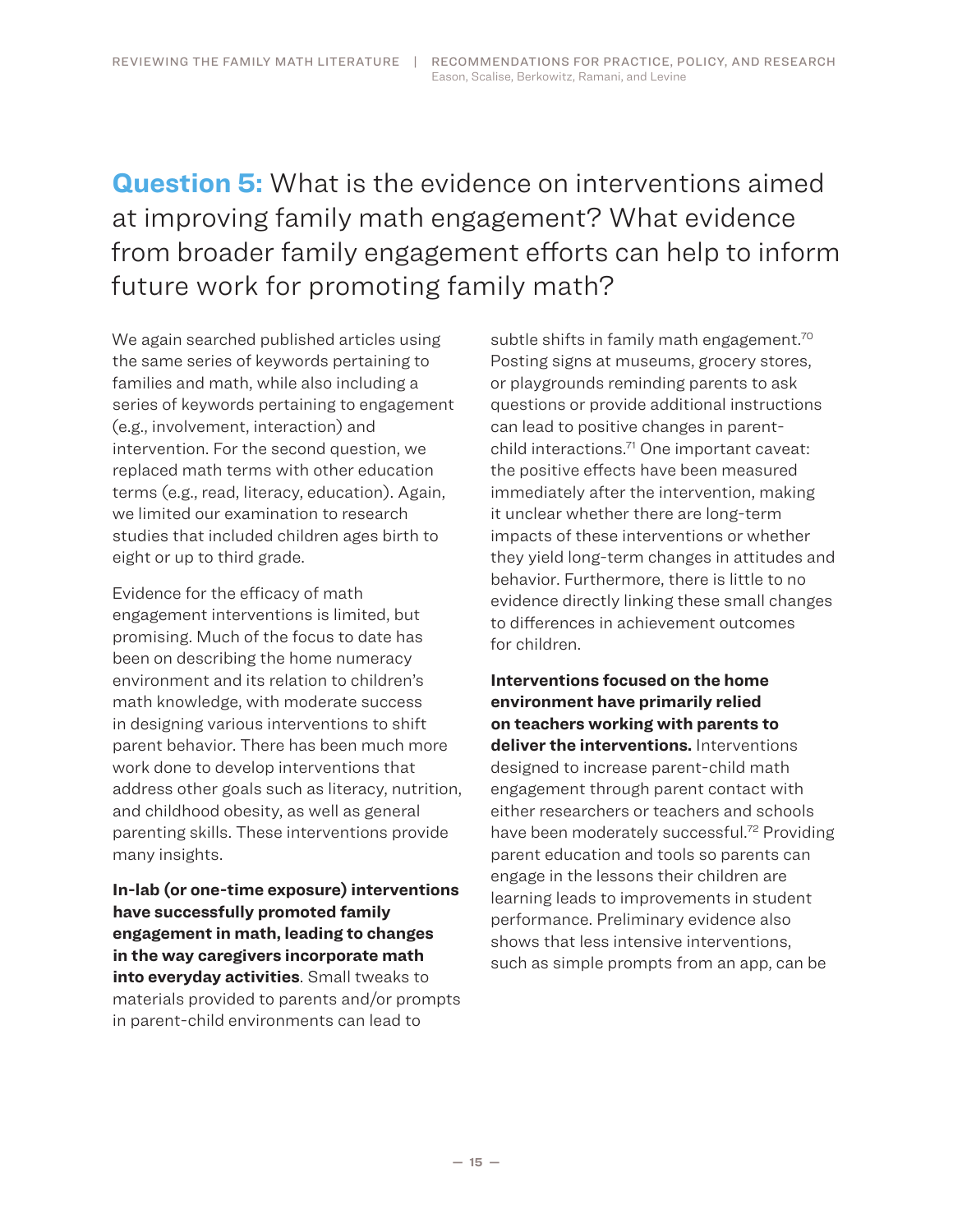beneficial, specifically by improving parental expectations parents for children's math performance. 73

**Evidence from family engagement interventions in other educational contexts provides promising future directions for family math engagement.** Successful interventions in early childhood literacy have shown that using multiple strategies

to change family engagement behaviors, as well as including both parents and teachers in the interventions, are important for changing child learning outcomes. 74 Indeed, strong parent-teacher relationships correlate with parent participation in interventions,<sup>75</sup> suggesting the importance of delivering interventions via practitioners already wellknown and trusted by parents.

#### **FOR FURTHER RESEARCH**

While findings from research on family math engagement interventions are promising, there are limitations that make these findings difficult to generalize. Examples of limitations include interventions with small (and homogeneous) samples, high reliance on parental self-report, and limited (or no) long-term follow-up. Additionally, often the intervention approaches used in research have required substantial investments of time and/or money. Consequently, moving forward, intervention work needs to address two questions:

- How effective are interventions when implemented at a large scale with high-need families?
- What types of long-term outcomes stem from family engagement interventions?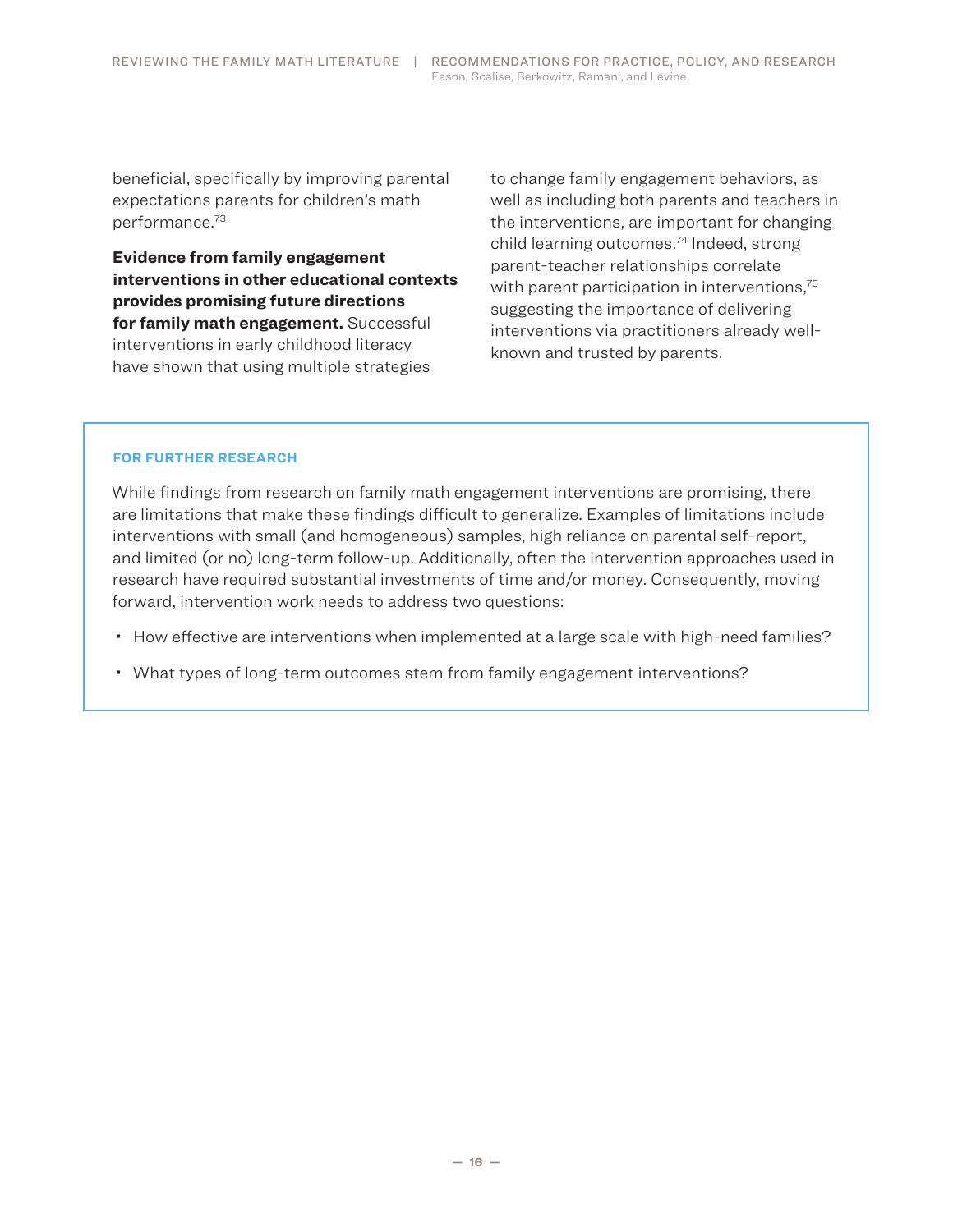### <span id="page-16-0"></span>**SECTION 2**

#### INTERVIEWS WITH EDUCATORS AND COMMUNITY-BASED PRACTITIONERS WORKING WITH FAMILIES

In addition to our review of the family math literature, we partnered with individuals engaged in supporting family math through school programs and community-based venues. We reached out to early childhood educators, administrators and site directors, and professionals working with families outside of school settings (e.g., leaders of non-profit, community-based family organizations; media development professionals focused on programming for children and families). We intentionally recruited partners who serve families from varying backgrounds and SES and interviewed them about their perspectives and approaches to family math. While our partners work with families in varying capacities, there were many areas of agreement among those we interviewed. In this section, we present a summary of what practitioners are currently doing to support family math and where they see areas for growth.

# Family Math Efforts

We asked practitioners about their experiences working with families, specifically: What have you been doing to support family math engagement? What approaches and strategies have you found effective?

**Math needs to be incorporated into what families are already doing.** Practitioners expressed a common theme that families are busy and need help to see math opportunities in everyday activities, or to recognize the math they are already doing. For example, one practitioner suggested parents could talk about the numbers on their cell phones and help their children match them to numbers they see in their environment.

### **School-based events are a common**

**approach.** Many practitioners—even some not working in a school—identified schools as an opportune setting to promote family math. They described different approaches, including sending home activities tied to

classroom math content and sending home "math kits" with manipulatives and other materials accompanied by suggested family activities. Additional approaches include parent engagement events or family math nights with either educational sessions for caregivers or guided activities for families. As noted in the Places for Growth section below, however, turnout is sometimes limited, and families who do attend may be those most likely to engage in math without extra prompting.

**We need to take advantage of opportunities to meet with families where they already are beyond school.** Several practitioners noted that there are opportunities to reach families outside of school and that these efforts have proven effective. One described a Saturday morning math club for parents and children. Others described connecting with families where they are—community basketball programs, pediatricians' offices,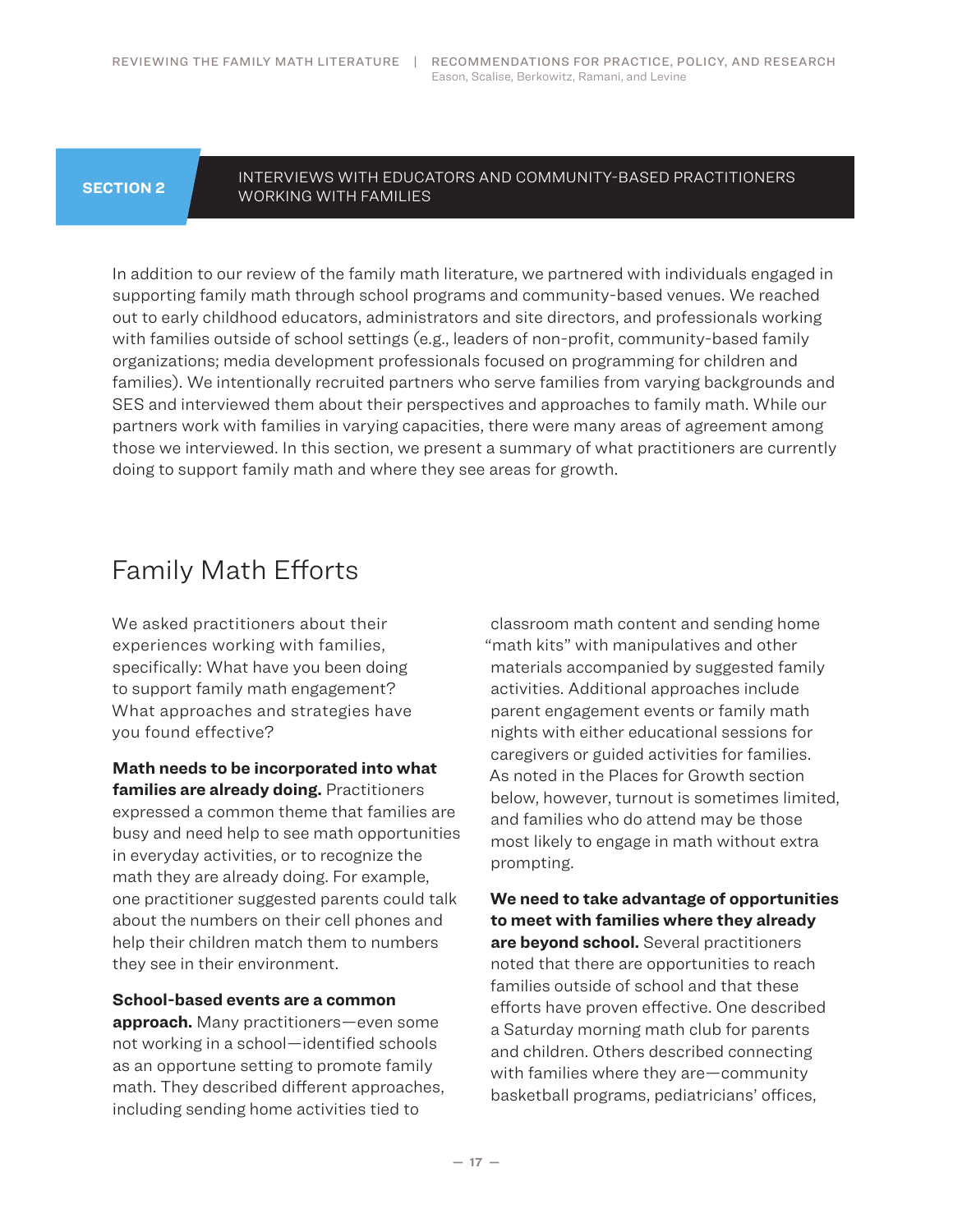<span id="page-17-0"></span>community-based resource centers, laundromats—and building on existing relationships to help families enhance math in their lives. Such settings provide an opportunity to deliver math resources to families. For instance, some libraries have offered math kits for families to take home. There are also opportunities to bring math into these settings, such as setting up interactive math installations in restaurants or playgrounds.

#### **Taking time to talk with families is**

**critical.** Practitioners discussed the value of developing trusting relationships with families, in particular through face-to-face interactions. Doing so provides opportunities to have ongoing conversations about family math. Practitioners are able to learn what families are already doing, hear what particular concerns parents have, and identify the barriers to family math engagement, such as parents' math anxiety or a need to broaden conceptualizations of what early math is.

## **Families and communities need to be engaged as partners in the process.**

Practitioners talked about the importance of incorporating parent voices into efforts and decisions surrounding family math. As an example, one practitioner described how they recruited older children and parents to co-construct installations for families with younger children. Engaging the community helps ensure that resources are placed in areas that families actually frequent and in contexts that are meaningful. Similarly, another practitioner discussed the importance of teachers building partnerships with parents and creating an environment that is welcoming for families.

# Places for Growth in Family Math Engagement Efforts

We also asked practitioners what they saw as the main areas for growth in family math engagement.

**Finding the best ways to connect with families, especially the families who can most benefit from support.** Practitioners report encountering obstacles to their goal of ongoing, in-person communication with parents. For example, logistical challenges such as children traveling to and from school by bus, or pick-up/drop-off policies that gather children in a central location can limit practitioners' opportunities for face-to-face contact with parents. Practitioners observed that the parents attending family engagement events are the ones already doing a lot of

math at home. Parents with more demands and fewer resources likely need more support yet often have less flexibility to attend schoolbased events.

**Helping promote positive math attitudes among families.** Practitioners commented that in some cases attitudes towards math impede family math engagement. First, practitioners noted that negative math experiences and math anxiety might make parents less inclined to engage in math. Second, practitioners expressed that not all parents recognize the value of supporting math learning before elementary school. Third, practitioners described a narrow conceptualization of early math and lack of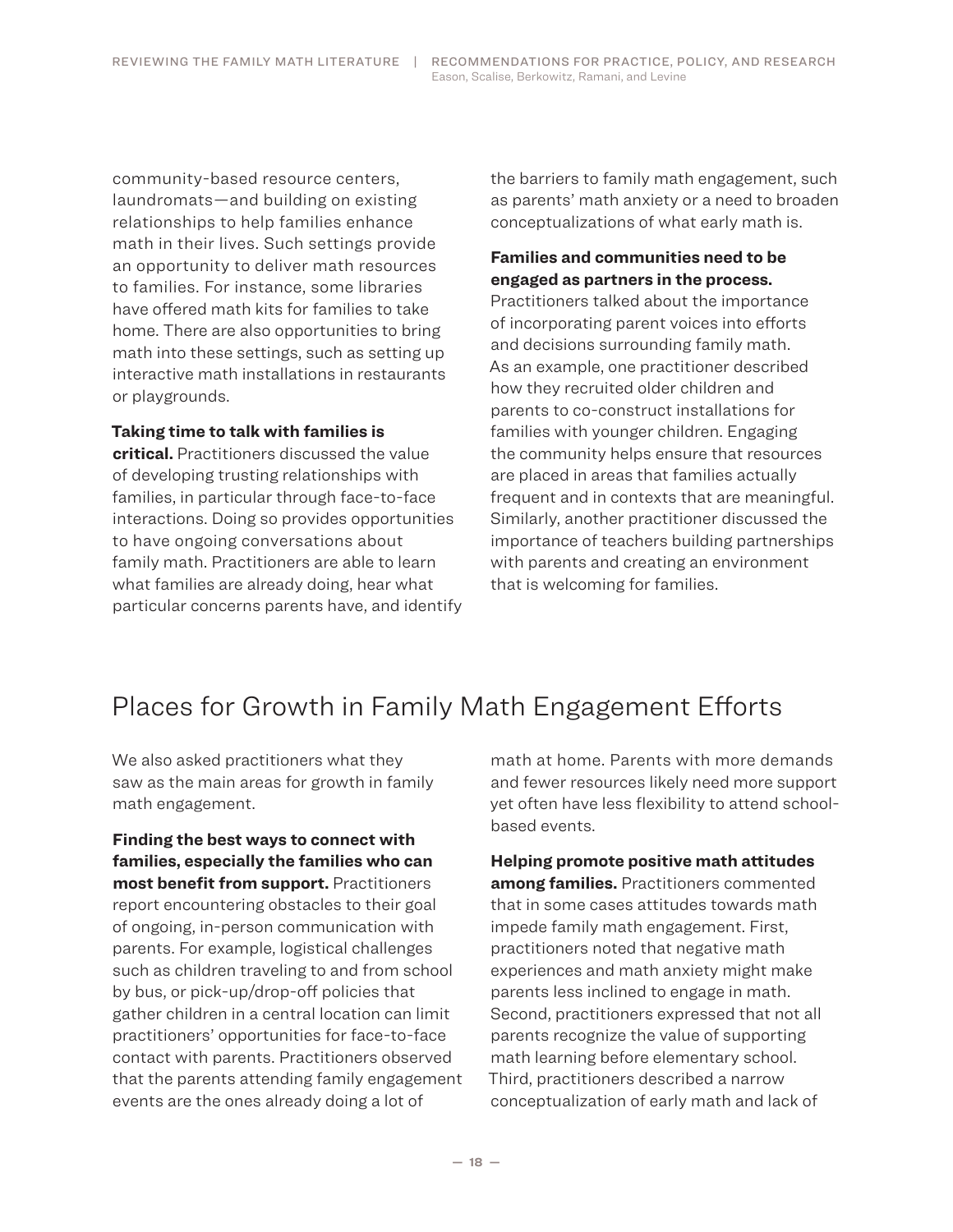understanding of how families can support math development. They want to help families understand that foundational math skills go beyond counting, while also helping them understand what is developmentally appropriate for young children. Some parents have an expectation that math needs to be completed through homework and worksheets. Practitioners found it challenging to help parents identify opportunities for informal math and motivate them to engage in family math when there is not a formal homework assignment.

#### **Supporting equity and social justice.**

Multiple practitioners expressed concerns that family math strategies need to be inclusive and that in order to achieve this, the field needs to understand what family math looks like in different cultural contexts. Practitioners noted a tendency to dismiss activities as math because they are in a different language or involve an unfamiliar cultural practice, and that broadening educators' perspectives of family math would be advantageous. Exploring how math is talked about in different languages and used in different cultures could provide new classroom strategies and approaches that help children connect. Additionally, one practitioner noted that some of the

best resources and community events are costly and might not be accessible to all families, especially the families who could most benefit.

## **Identifying approaches that help schools and childcare centers implement family**

**math.** Parallel to parents and families feeling they have too much on their plates, teachers and administrators often expressed having many commitments. This busyness can be a barrier to schools participating in family engagement programs or events aimed at increasing family math. Practitioners expressed a need to identify new approaches to creating events that work for both schools and families.

### **Recognizing that supporting family math does not have a one-size-fits-all solution.**

Practitioners discussed the importance of considering individual families' needs and contexts. Not all families have the same strengths or challenges, and supports need to be adaptable to address diverse needs. Similarly, one practitioner pointed out that different settings (e.g., school vs. centerbased care vs. home-based care) may need to take different approaches to supporting family math.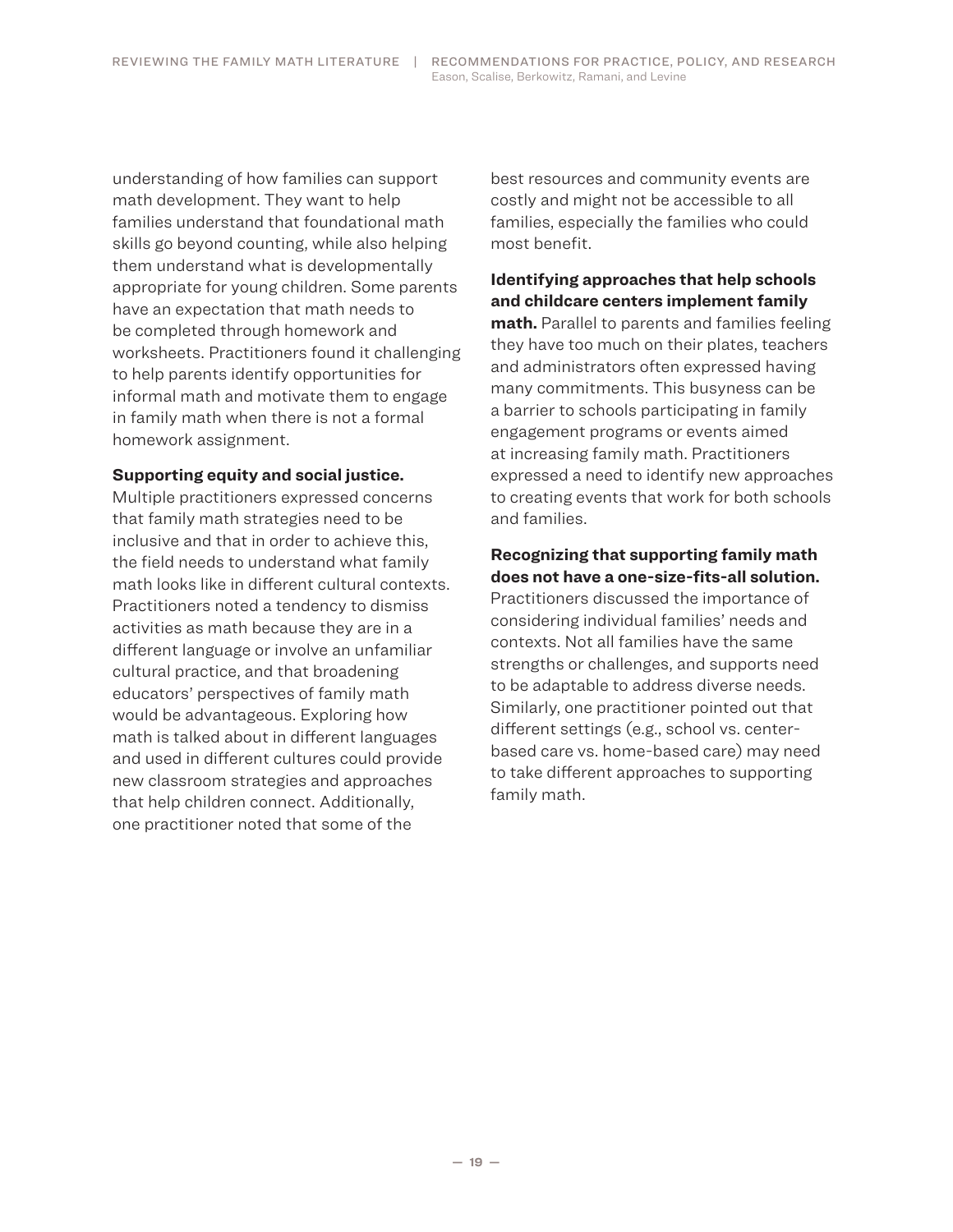#### <span id="page-19-0"></span>**SECTION 3**

#### SUMMARY OF FINDINGS

In this section we identify commonalities and disparities between research findings and perspectives expressed by practitioners in the fields of education and family engagement. Together, these commonalities and differences highlight areas of strength in the field of family math, as well as critical areas for future focus.

# **There is a consensus that family math needs to go beyond counting and**

**number.** In line with research highlighting the importance of supporting broad mathematical skills including spatial reasoning and patterning, practitioners also recognized the need to support young children's math beyond basic numerical skills. Despite this shared recognition, research on family math engagement has primarily focused on numeracy. Practitioners note a similar need to help families broaden their conceptualization of early math.

**Both research and practice highlight the need to address families' attitudes and beliefs about math.** Parents' attitudes and expectations about math are some of the strongest and most consistent family-related predictors of children's math achievement. Critically, practitioners conveyed that parents' attitudes, particularly their own negative experiences and anxiety about math, are often barriers to family math engagement. To date, interventions reported in research studies, as well as programs and strategies described by practitioners, have often emphasized increasing the frequency of family math engagement with less of a focus on addressing families' attitudes.

**Families who could most benefit from support are often underserved.** Research suggests that parents' math attitudes and expectations, limited time and resources, and language are linked to lower child achievement. Consequently, family math engagement efforts may be most beneficial for families with lower levels of income and education, high levels of math anxiety, and those who are English-language learners. Yet, as noted by practitioners, these characteristics may also contribute to families being harder to reach. For instance, families with high levels of math anxiety may be more resistant to participating in math events. Limited resources or language barriers may also interfere with families' school or community involvement.

**Research and practice reflect the importance of recognizing sociocultural differences in how families engage in math.** Studies have revealed differences in the contexts and manners in which families from diverse sociocultural backgrounds engage in math. Educators and communitybased practitioners also noted the value in respecting and building on how different cultures engage in math. Practitioners also emphasized that diverse contexts and challenges mean that there is likely not a single approach to supporting family math that can be easily applied in all situations.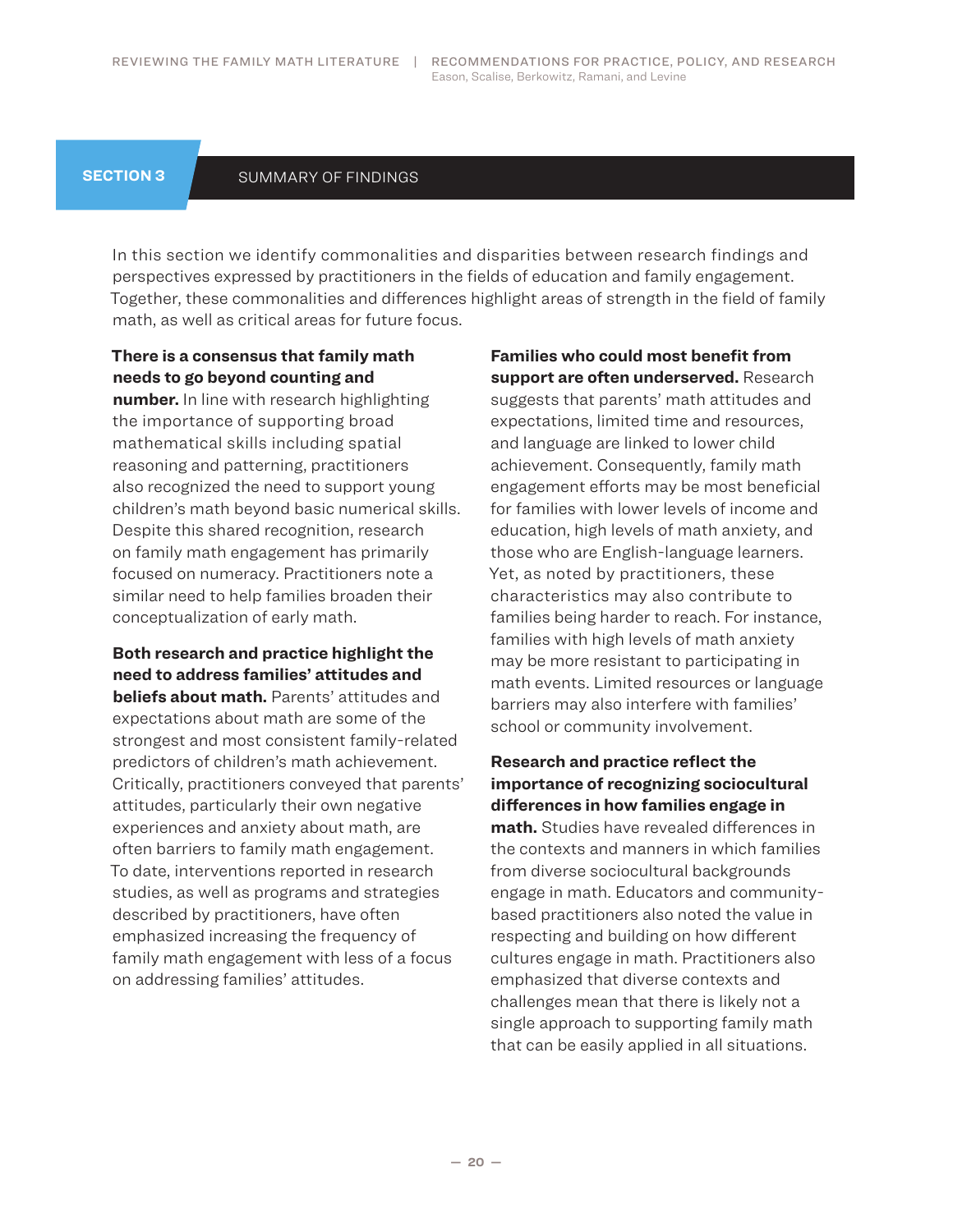Research examining interventions, however, has not always incorporated contextual considerations.

**Research-based support for structured math activities and practitioners' recommendation for embedding math into everyday life can be reconciled.** Research indicates that parent reports of formal math teaching activities, where children's math learning is the central focus, are more consistently associated with math achievement than reports of informal, embedded math activities. Practitioners, on the other hand, emphasize the importance of helping families recognize opportunities to incorporate math into their everyday life. The rationale for promoting informal math is that families are overwhelmed and need to be able to build math into their existing routines. It is possible, however, that practitioners could help parents include elements of structured math activities in informal activities.

### **Research on family math interventions is in its infancy and has yet to address some challenges practitioners describe.**

The field of family math intervention so far has focused on examining different approaches among relatively accessible groups of families. The work is only beginning to consider practical challenges such as how to reach families who can benefit most from these interventions. Further, intervention studies have yet to fully explore sustainability or scalability of the interventions. Many successful educational interventions in family engagement rely on researchers and teachers providing extensive time and support to parents throughout the process, which may not be feasible on a large scale or long-term. Additionally, parents are frequently asked to commit to engaging in the intervention for specified periods of time (e.g. 10-15 minutes, 4 times a week over the course of 7 weeks), but it is unclear how parents can sustain these commitments in the long term.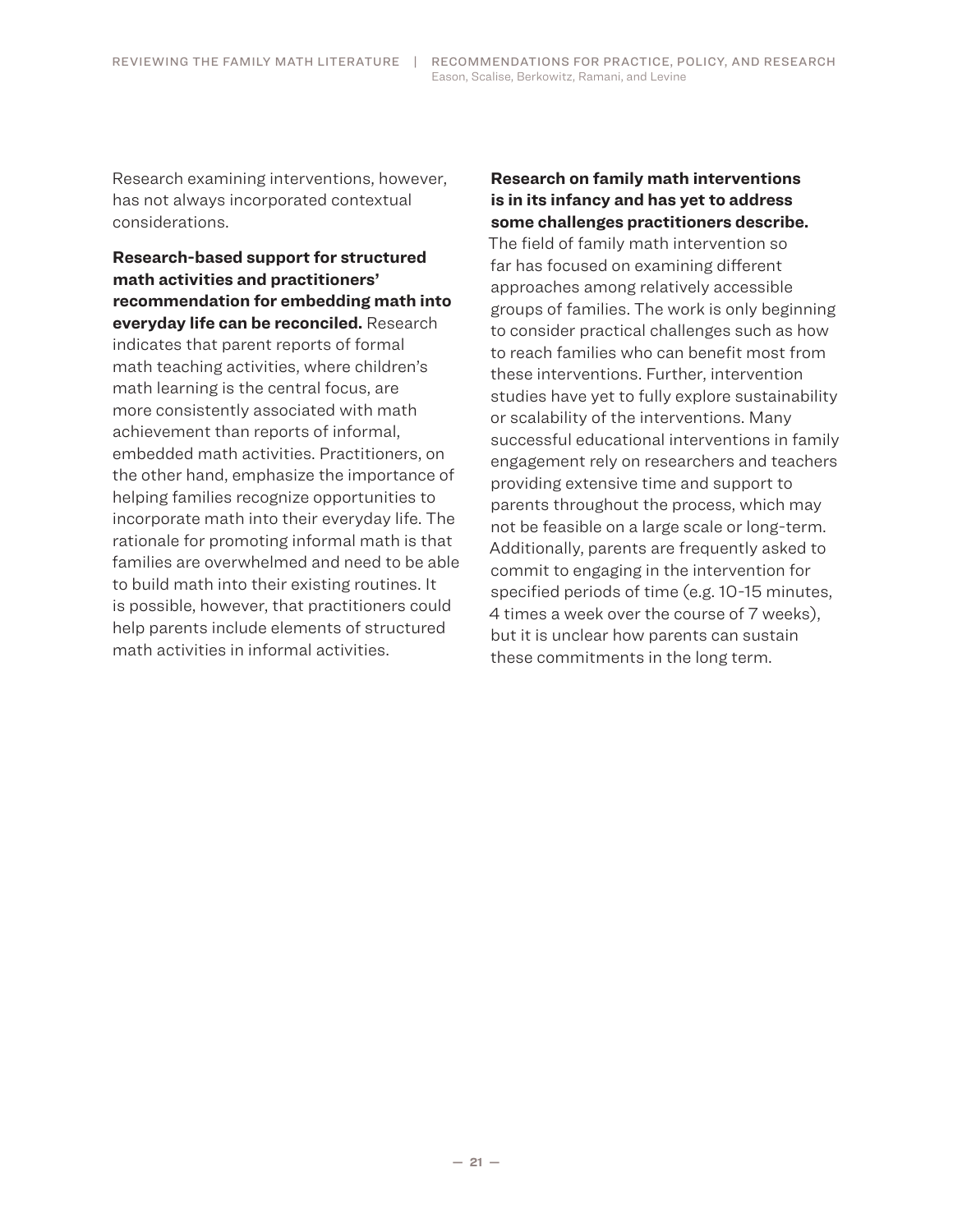### <span id="page-21-0"></span>**SECTION 4**

### **RECOMMENDATIONS**

In this section we build on the existing knowledge and successes in the field of family math to present recommendations focused on concrete areas for improvement and change. We organized the recommendations by policy, practice, and research. However, implementation efforts will be most effective through interdisciplinary collaborations among stakeholders involved in family math.

#### **POLICY**

- Expand non-school-based efforts; provide funding to integrate math into community spaces (like museums, libraries, and grocery stores) and connect families with community resources. Engage and partner with individuals already involved in community and connected to families.
- Incorporate family math into early math curricula to support early educators in promoting family engagement by 1) emphasizing early math skills that predict later achievement; and 2) ensuring alignment between the math concepts learned in school and at home.
- Ensure that work is implemented at the local level to reflect family and community context. What are the shared cultural practices or community settings that can be utilized to promote family math? What are the unique needs

to consider, such as languages spoken, or types of resources that are limited? How can supports or resources be adapted to fit the cultural contexts and values of families in the area?

- Develop avenues such as online platforms, workshops, or conferences for those involved in family math to share ideas.
- Create initiatives for new resources to be accessible for diverse families. Situate no- or low-cost family math events or installations in underserved communities. Consider opportunities to enlist the support of local organizations or businesses.
- Include family engagement in professional development to help practitioners view parents as partners in education, in order to engage and empower families.

**EXPAND non-school-based efforts**

**INCORPORATE family math into early math curricula**

**IMPLEMENT local efforts tailored to communities**

**PROMOTE pathways to share ideas**

**ENSURE resources are accessible**

**INCORPORATE family engagement into professional development**

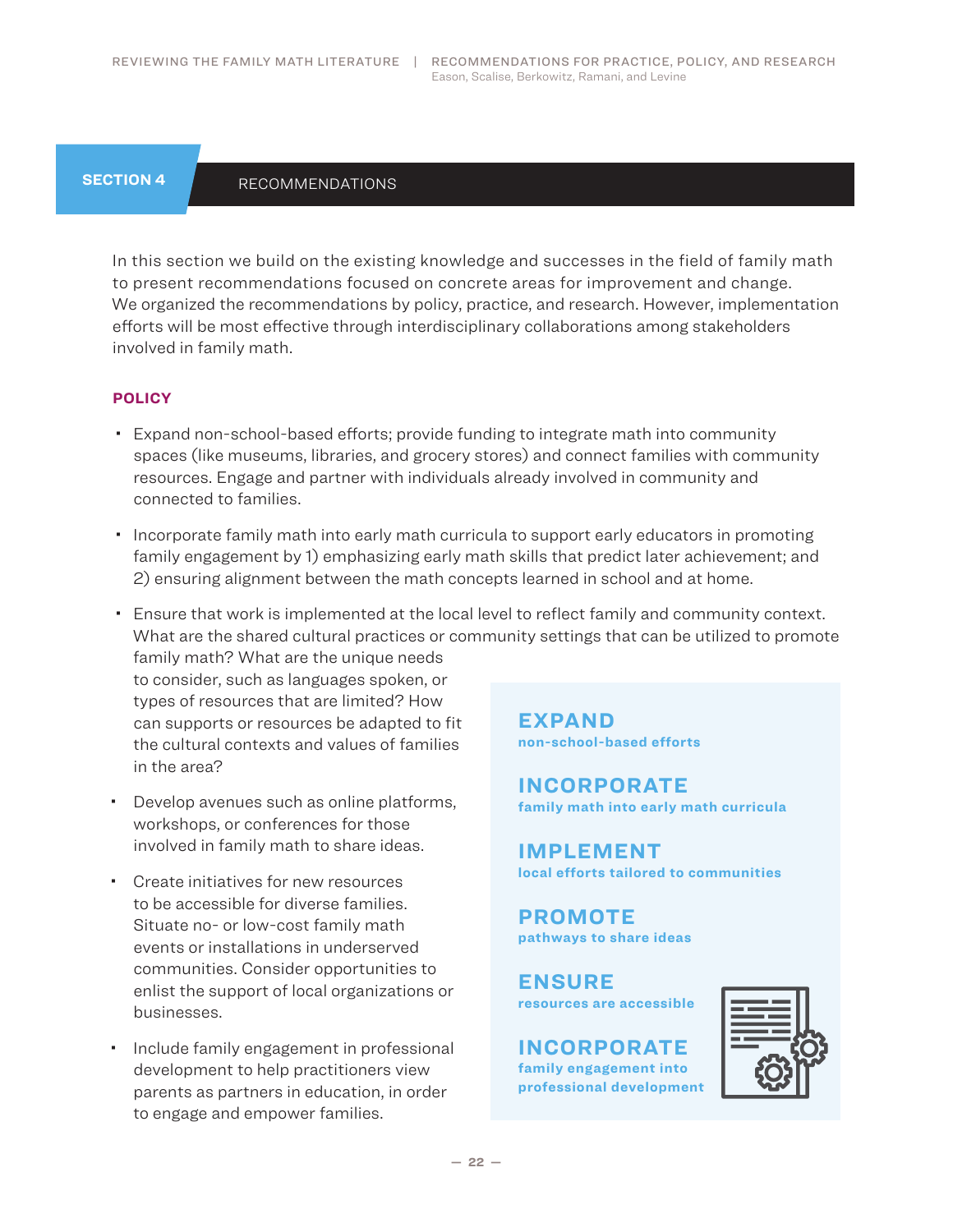REVIEWING THE FAMILY MATH LITERATURE | RECOMMENDATIONS FOR PRACTICE, POLICY, AND RESEARCH Eason, Scalise, Berkowitz, Ramani, and Levine

#### **PRACTICE**

- Help families recognize that math is more than counting. Provide guided activities on other aspects of math and help parents see why they are important. Help parents understand how to engage young children in developmentally-appropriate ways.
- Build on parents' high expectations and beliefs about the importance of math: make connections between early math experiences and children's later school success.
- When emphasizing math engagement in everyday, routine activities, provide examples of how to do so for children of all ages. Encourage families to find the math in what they are already doing.
- Point out math opportunities in play and book reading that parents engage in with children. Identify apps and web-based resources that can give parents ideas for how to talk about math, such as Bedtime Math, and how to select high-quality media.

**EMPHASIZE math is more than counting**

**BUILD on high expectations**



**ENCOURAGE math in families' everyday routines**

**POINT OUT math in play and book reading**

**MAKE adult-only events engaging and low-pressure**

**SUPPORT parent-to-parent family math outreach**

- Develop adult-only events that provide engaging opportunities to try out math activities in a low-pressure, distraction-free setting. Ensure that parents are able to attend by providing separate, simultaneous activities for children.
- Connect with other community-based partners to maximize the reach of family math events, drawing on the distinct resources of schools and community settings, such as community centers hosting and promoting events organized by schools.
- Implement strategies for parent peer-to-peer outreach, such as parent ambassadors, to broaden school-to-home communication strategies and reach more families. Collaborate with parents and family members to develop culturally-responsive and relevant events and resources.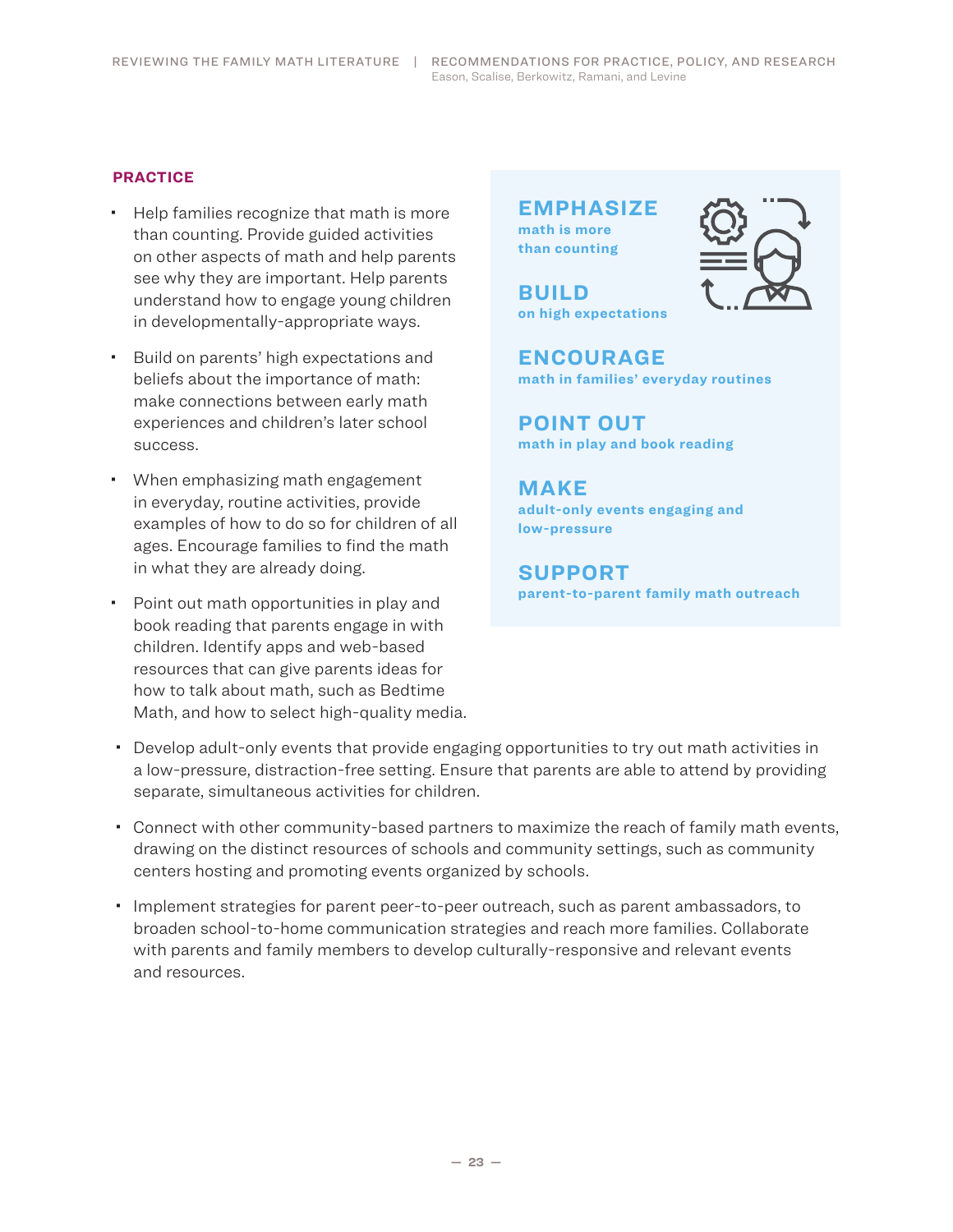#### **RESEARCH**

- $\cdot$  Include more heterogeneous families in both exploratory studies and intervention studies to expand knowledge beyond highly-educated, middle class White families. This will provide critical information about how to support family math engagement across a wide range of life circumstances and cultural differences.
- Utilize open-ended methodologies to examine children's opportunities to participate in family- or communitycentered math activities in addition to child-centered activities. Consider work focusing on particular communities or cultural contexts to focus on developing asset-based models of family engagement and ensure that comparative studies do not frame differences as deficits.
- **Build on research indicating that culture** and SES have qualitative impacts on parents' school involvement. Consider how context may impact the best ways to reach and connect with families, including examining potential pathways for reaching families outside of school.

### **ENSURE**

**research samples are representative and inclusive**

# **DEVELOP**

**asset-based family engagement models**

### **EVALUATE**

**approaches to reach families beyond school**

**ADDRESS attitudes as part of intervention work**



# **EXAMINE**

**sustainability and generalizability of interventions**

### **EXPLORE**

**aspects of math that are most critical and feasible to target**

- Since expectations and attitudes are some of the most robust predictors of math achievement, research should examine the impact of interventions on these aspects of family math. Approaches should attempt to address math attitudes and beliefs directly, or indirectly through interventions aimed at increasing the quantity or quality of family math engagement.
- Conduct studies that evaluate the long-term outcomes and sustainability of family math interventions, as well as the feasibility of implementing programs on a large scale. Examine how to design interventions that are flexible in building on the strengths of diverse families.
- Continue to examine the characteristics of family math engagement that are most predictive of children's math learning, and whether these vary across sociocultural contexts. Research has often linked formal math activities—where children's math learning is the focal point of the activity—to math achievement. In order to identify general principles across diverse family contexts, it is critical to examine what features of these activities or family practices during these activities most effectively support children's learning.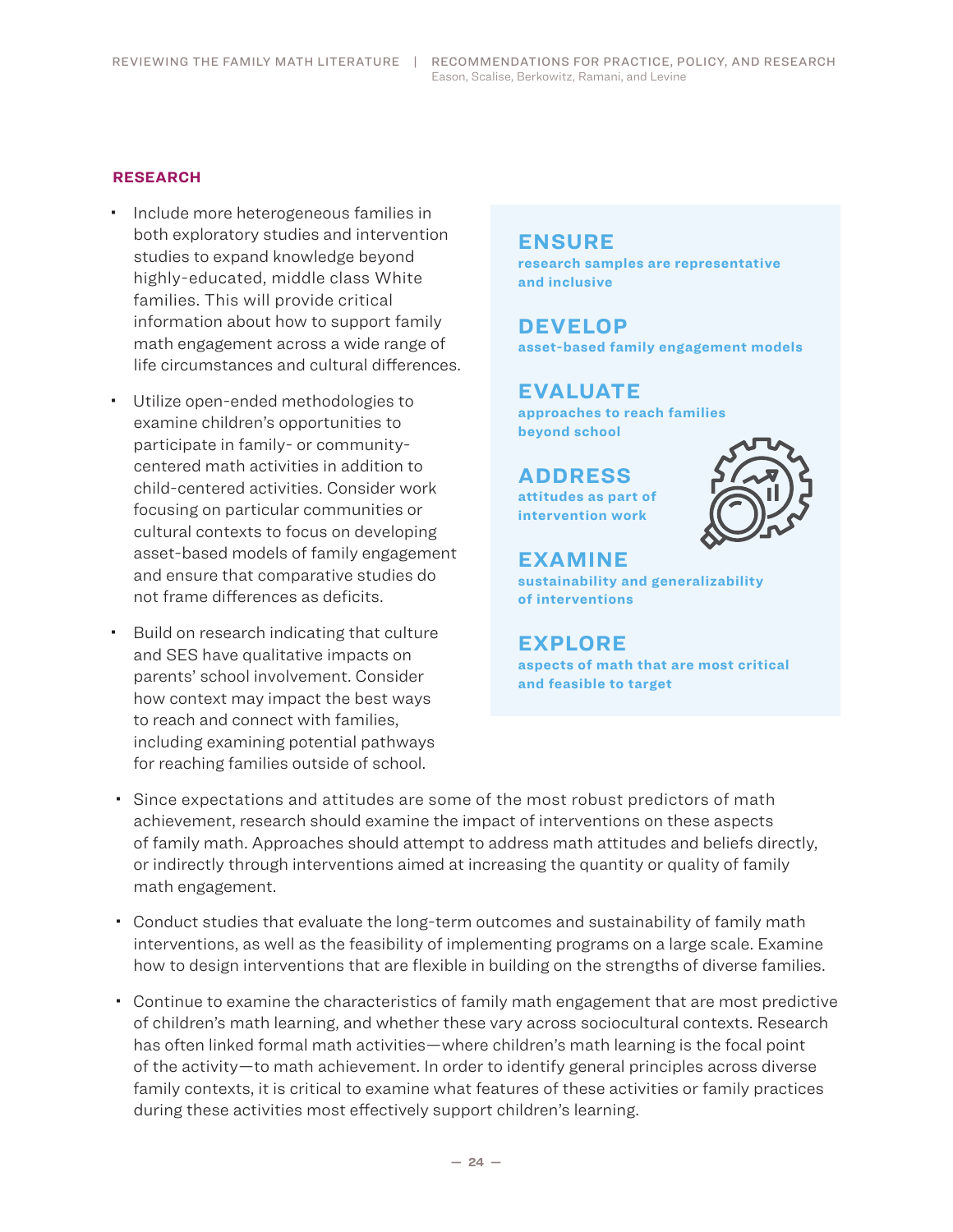#### CLOSING COMMENTS

<span id="page-24-0"></span>The field of family math has seen notable growth in recent years, and research has identified key elements of early math learning and family engagement that show promise for promoting later math achievement. Further, research shows that family math engagement has the potential to be enhanced, with supports such as books, games, and apps increasing families' conversations about math and learning. Family math is also receiving more attention in practice; schools and communities are increasingly working to promote early family engagement through resources and events for parents and families. In particular, practitioners show increased awareness of the need to use a strength-based approach and be responsive to families' diverse cultural and socioeconomic backgrounds when working with families in supporting young children's math learning. Two other areas of need are addressing families' math attitudes, which are strongly linked to children's early math, and increasing the reach of family math supports to underserved families. By expanding consideration of cultural context and accessibility as part of research and community efforts, and by enlisting families to provide input early and often, we can advance our understanding of best practices for empowering families to engage in early math in ways that are meaningful, enjoyable, and promote equity in math achievement.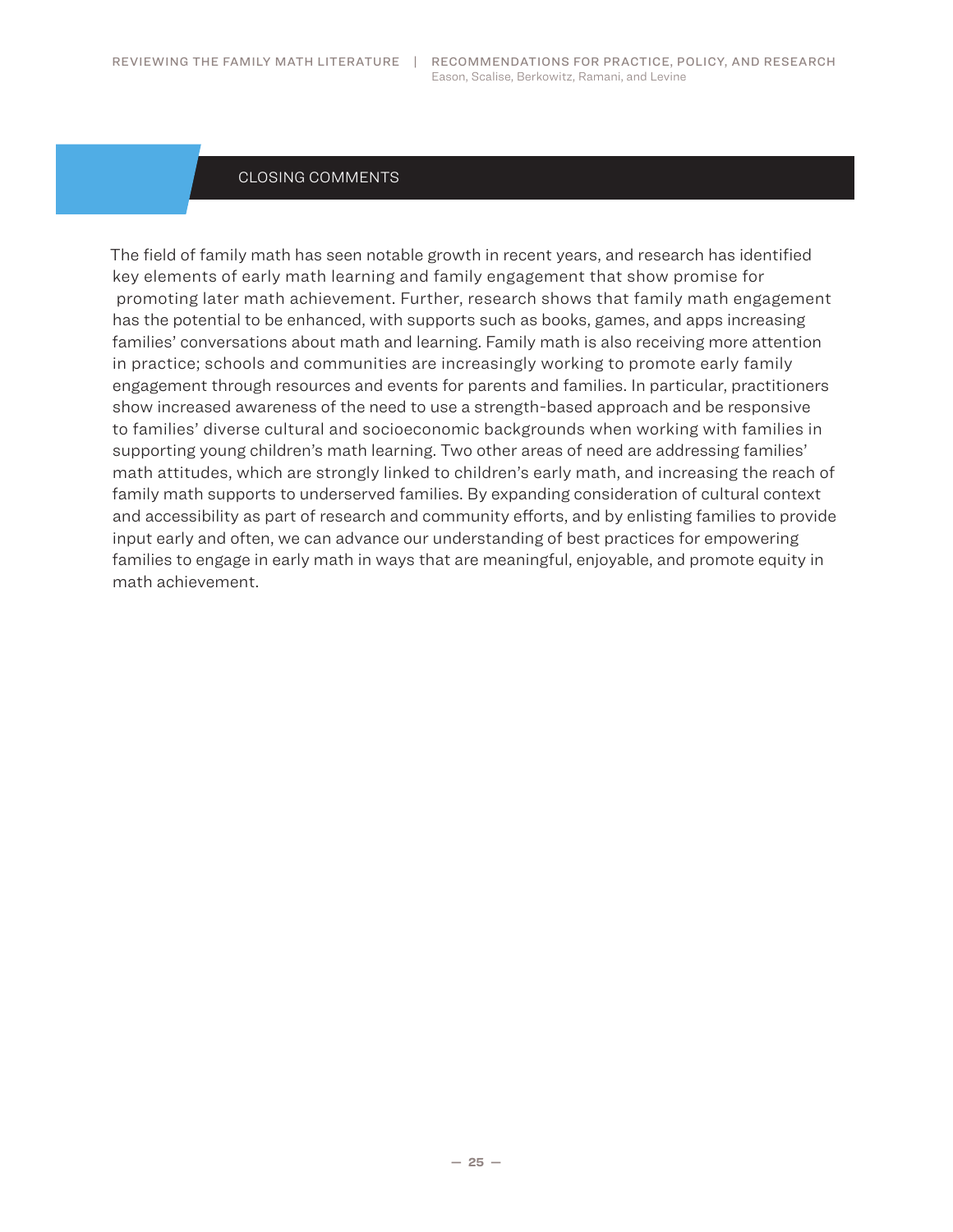# Endnotes

- Duncan et al., 2007; Watts, Duncan, Siegler, & Davis-Kean,
- Duncan et al., 2007
- Our group developed this definition based on wording originally proposed by the Family Math Roadmap Project, a collaborative effort to advance family engagement in math: https://education-first.com/familymath/
- Duncan et al., 2007; Watts, Duncan, Siegler, & Davis-Kean,
- Geary & vanMarle, 2018; Geary et al., 2018
- Clarke & Shinn, 2004; Purpura, Baroody, & Lonigan, 2013
- Schneider et al., 2017, 2018; Siegler, 2016; Spaepen et al.,
- Cheng & Mix, 2014; Lachance & Mazzocco, 2006; Verdine, Irwin, Golinkoff, & Hirsh-Pasek, 2014
- Rittle-Johnson, Fyfe, Hofer, & Farran, 2017; Rittle-Johnson, Zippert, & Boice, 2018
- Jordan & Levine, 2009; Larson, Russ, Nelson, Olson, & Halfon, 2015
- Clements & Sarama, 2007; Dyson, Jordan, & Glutting, 2013; Jordan, Huttenlocher, & Levine, 1992; Scalise, Daubert & Ramani, 2017; Siegler, 2009
- Bull & Lee, 2014; Clark, Pritchard, & Woodward, 2010
- Daubert & Ramani, 2019; Sarnecka, Negen, & Goldman,
- Hutchison, Lyons, & Ansari, 2019; Hyde, 2005; Lachance & Mazzocco, 2006
- Levine, Foley, Lourenco, Erlich, & Ratliff, 2016
- e.g., Aunola et al., 2003; Kleemans et al., 2012
- e.g., Entwistle & Alexander, 1996; Galindo & Sonnenschein, 2015; Tan et al., 2017
- e.g., del Rio et al., 2017; Skwarchuk et al., 2014
- e.g., Aunola et al., 2013; Lee & Kim, 2016
- Vukovic et al., 2013
- e.g., Lombardi et al., 2017; Pruden et al., 2011
- Levine et al., 2010
- Elliott et al., 2017; Gunderson & Levine, 2011; Ramani et al.,
- Casey et al., 2016; Leyva et al., 2017; Mutaf Yildiz et al., 2018b
- Levine et al., 2010; Susperreguy & Davis-Kean, 2016
- e.g., Harris et al, 2014; Napoli & Purpura, 2018; Segers et al., 2015
- e.g., Casey et al., 2014; Jirout & Newcombe, 2015; Levine et al., 2012
- e.g., Anders et al., 2012
- e.g., Dearing et al., 2012; Niklas & Schneider, 2013
- Huang et al., 2017; Mutaf-Yildez et al., 2018a
- e.g., Huntsinger et al., 2016; LeFevre et al., 2010; Ramani et al., 2015; Skwarchuk et al. 2014; Thompson et al., 2017
- e.g., Ramani et al., 2015; Sonnenschein et al., 2016; Thompson et al., 2017
- e.g., McDonnall et al., 2012; Silinskas et al., 2015
- Maloney et al., 2015
- e.g., Bryce et al., 2018; Greenman et al., 2011; Park & Holloway, 2017
- e.g., Chang et al., 2015; Cooper et al., 2010; Hill & Craft,
- e.g., Gonzalez & Jackson, 2013
- e.g., Assel et al., 2003; Cabrera et al., 2017; Crosnoe et al., 2010; Galindo & Sonnenschein, 2015; Melhuish, Phan et al., 2008; Melhuish, Sylva et al., 2008.
- e.g., Cheng & Mix, 2014; Levine et al. 2012; Rittle-Johnson, Fyfe, Hofer, & Farran, 2016
- e.g., Skwarchuk et al., 2014
- e.g., Daubert et al., 2018; Eason & Ramani, 2020; Levine et al., 2010; Leyva et al., 2017
- Gunderson & Levine, 2011; Ramani et al., 2015
- e.g., LeFevre et al., 2009
- Cannon & Ginsberg
- e.g., Drummond & Stipek, 2004
- e.g., Chang et al., 2015; Cheadle, 2008; Sonnenschein & Galindo, 2015
- e.g., Gibbs et al., 2016; Gonzalez & Jackson, 2013; Sonnenschein & Galindo, 2015
- e.g., Galindo et al., 2019
- e.g., LeFevre et al., 2010; Sonnenschein et al., 2016
- e.g., del Rio et al., 2017; Skwarchuk et al., 2014
- del Rio et al., 2017; Berkowitz, Gibson & Levine, under review
- Hart et al., 2016
- e.g., Saxe et al., 1987
- del Rio et al., 2017; Silinskas et al., 2010
- Greenman et al., 2011
- e.g., Ramani et al., 2015
- Lave & Wenger, 1991
- U.S. Department of Education. Institute of Education Sciences, National Center for Education Statistics (2018).
- Early et al., 2010; Piasta et al., 2014
- Hendershot et al., 2016
- Gibson et al., 2015; Purpura et al., 2019; Purpura et al.,
- Cooper et al., 2010
- Lin et al., 2019
- Sheldon & Epstein, 2005
- Hirshberg et al., 2005
- Hirshberg et al., 2005
- Broberg et al., 1997; Claessens, 2012; Samiei et al., 2016
- Dearing et al., 2009
- Braham et al., 2018; Cooper, 2011; Hanner et al., 2019; Marcus et al., 2017; Vandermaas-Peeler et al., 2016
- e.g., Boriello & Liben, 2018
- Braham et al., 2018; Haden et al., 2014; Polinsky et al.,
- e.g., Dulay et al., 2019; Kritzer & Pagliaro, 2013; Niklas et al., 2016
- Berkowitz et al., 2015; Schaeffer et al., 2018
- 74 Hendrie et al., 2012; Kupzyk & Daly, 2017
- 75 Mendez, 2010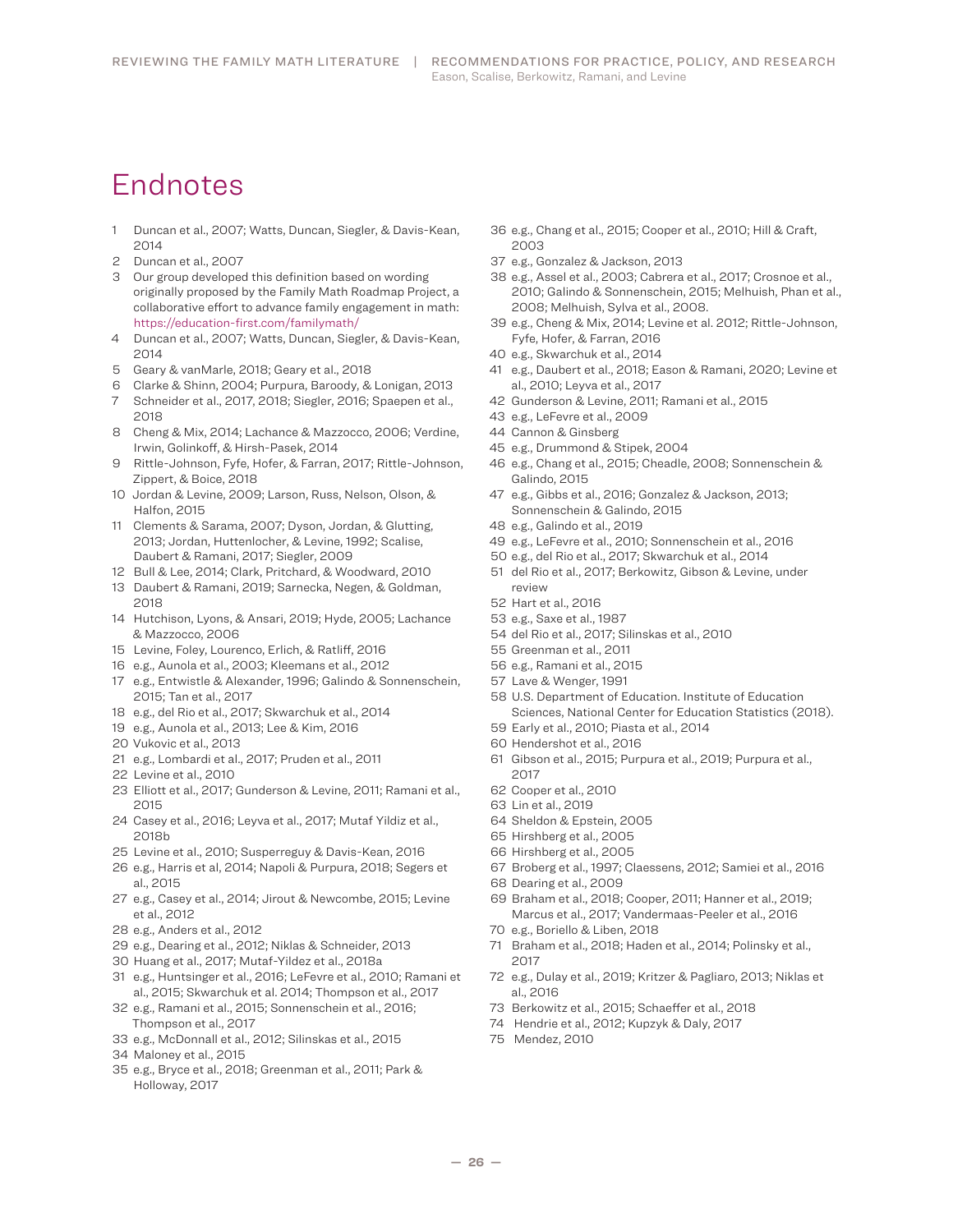# References

- Anders, Y., Rossbach, H.-G., Weinert, S., Ebert, S., Kuger, S., Lehrl, S., & von Maurice, J. (2012). Home and preschool learning environments and their relations to the development of early numeracy skills. *Early Childhood Research Quarterly*, 27(2), 231-244. https://doi.org/10.1016/j.ecresq.2011.08.003
- Aunola, K., Nurmi, J.-E., Lerkkanen, M.-K., & Rasku-Puttonen, H. (2003). The roles of achievement-related behaviours and parental beliefs in children's mathematical performance. *Educational Psychology*, 23(4), 403-421. https://doi.org/10.1080/01443410303212
- Aunola, K., Viljaranta, J., Lehtinen, E., & Nurmi, J.-E. (2013). The role of maternal support of competence, autonomy and relatedness in children's interests and mastery orientation. L*earning and Individual Differences*, 25, 171-177. https://doi.org/10.1016/j.lindif.2013.02.002
- Assel, M. A., Landry, S. H., Swank, P., Smith, K. E., & Steelman, L. M. (2003). Precursors to mathematical skills: Examining the roles of visual-spatial skills, executive processes, and parenting factors. *Applied Developmental Science*, 7(1), 27-38. https://doi.org/10.1207/S1532480XADS0701\_3
- Berkowitz, T., Gibson, D., & Levine, S. C. (under review). Parent math anxiety predicts early number talk.
- Berkowitz, T., Schaeffer, M. W., Maloney, E. A., Peterson, L., Gregor, C., Levine, S. C., & Beilock, S. L. (2015). Math at home adds up to achievement in school. *Science*, 350(6257), 196–198. https://doi.org/10.1126/science.aac7427
- Blevins-Knabe, B., Austin, A. B., Musun, L., Eddy, A., & Jones, R. M. (2000). Family home care providers' and parents' beliefs and practices concerning mathematics with young children. *Early Child Development and Care*, 165, 41-58. https://doi.org/10.1080/0300443001650104
- Borriello, G. A., & Liben, L. S. (2018). Encouraging maternal guidance of preschoolers' spatial thinking during block play. Child Development, 89(4), 1209-1222. https://doi.org/10.1111/cdev.12779
- Braham, E. J., Libertus, M. E., & McCrink, K. (2018). Children's spontaneous focus on number before and after guided parent-child interactions in a children's museum. Developmental Psychology, 54(8), 1492-1498. https://doi.org/10.1037/dev0000534
- Broberg, A. G., Wessels, H., Lamb, M. E., & Hwang, C. P. (1997). Effects of day care on the development of cognitive abilities in 8-year-olds: A longitudinal study. Developmental Psychology, 33(1), 62-69. https://doi.org/10.1037/0012-1649.33.1.62
- Bull, R., & Lee, K. (2014). Executive functioning and mathematics achievement. Child Development Perspectives, 8(1), 36–41. https://doi.org/10.1111/cdep.12059
- Bryce, C. I., Bradley, R. H., Abry, T., Swanson, J., & Thompson, M. S. (2018). Parents' and teachers' academic influences, behavioral engagement, and first- and fifth-grade achievement. *School Psychology Quarterly*, 1-11. https://doi.org/10.1037/spq0000297
- Cabrera, N. J., Malin, J. L., Kuhns, C., & West, J. (2017). The early home environment of Latino boys and their peers: A developmental perspective. *Infant Mental Health Journal*, 38(1), 97-114. https://doi.org/10.1002/imhj.21620
- Cannon, J., & Ginsberg, H. P. (2008). "Doing the math": Maternal beliefs about early mathematics versus language learning. *Early Education and Development*, 19(2), 238-260. https://doi.org/10.1080/10409280801963913
- Casey, B. M., Dearing, E., Dulaney, A., Heyman, M., & Springer, R. (2014). Young girls' spatial and arithmetic performance: The mediating role of maternal supportive interactions during joint spatial problem solving. *Early Childhood Research Quarterly*, 29(4), 636-648. https://doi.org/10.1016/j.ecresq.2014.07.005
- Casey, B. M., Lombardi, C. M., Thomson, D., Nguyen, H. N., Paz, M., Theriault, C. A., & Dearing, E. (2016). Maternal support of children's early numerical concept learning predicts preschool and first-grade math achievement. *Child Development*, 89(1), 156-173. https://doi.org/10.1111/cdev.12676
- Chang, M., Choi, N., & Kim, S. (2015). School involvement of parents of linguistic and racial minorities and their children's mathematics performance. *Educational Research and Evaluation*, 21(3), 209-231. https://doi.org/10.1080/13803611.2015.1034283
- Cheadle, J. E. (2008). Educational investment, family context, and children's math and reading growth from kindergarten through the third grade. *Sociology of Education*, 81(1), 1-31. https://doi.org/10.1177/003804070808100101
- Cheng, Y. & Mix, K. S. (2014) Spatial training improves children's mathematics ability. *Journal of Cognition and Development*, 15(1), 2-11. https://doi.org/10.1080/15248372.2012.725186
- Clark, C. A. C., Pritchard, V. E., & Woodward, L. J. (2010). Preschool executive functioning abilities predict early mathematics achievement. *Developmental Psychology*, 46(5), 1176–1191. https://doi.org/10.1037/a0019672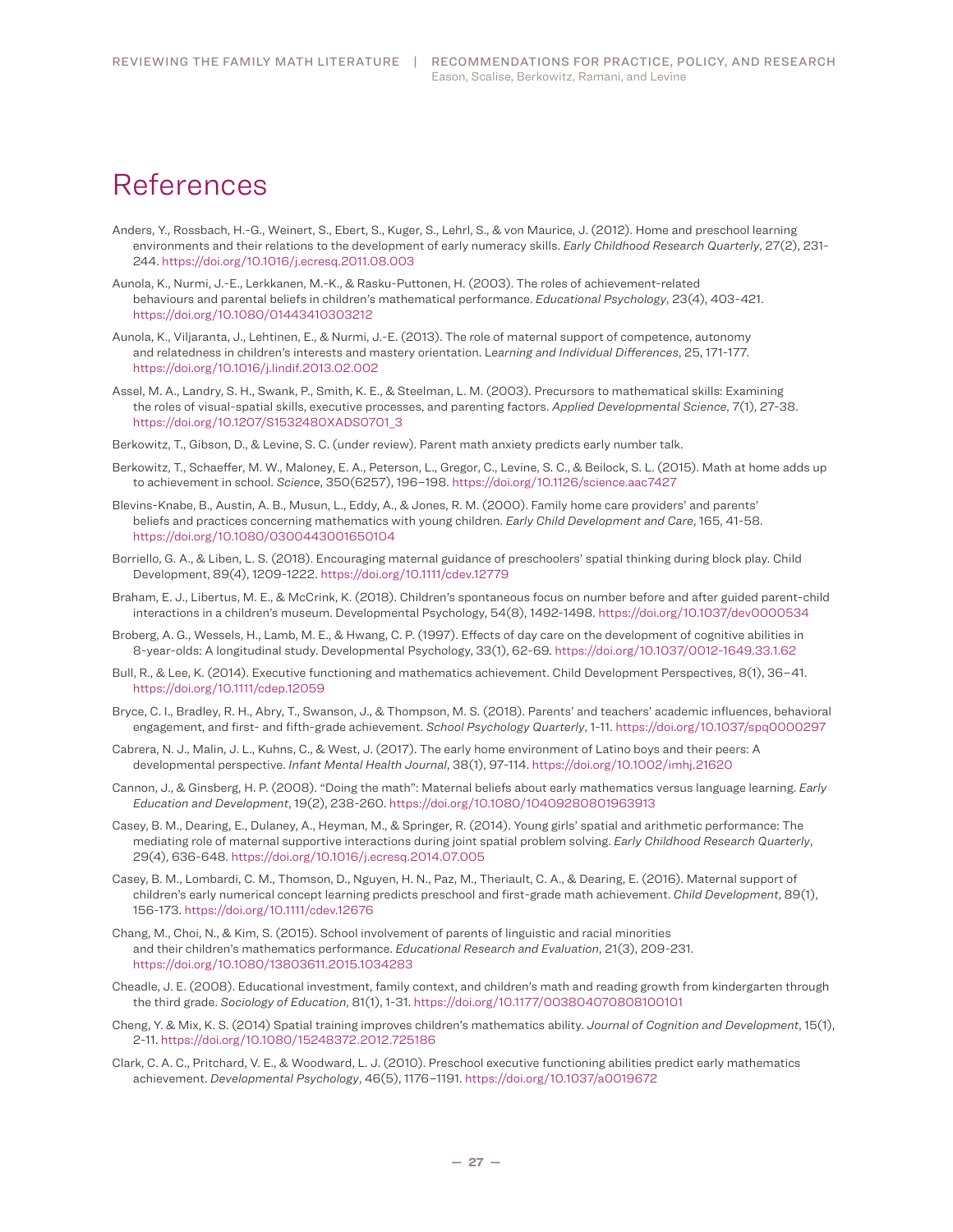Clarke, B., & Shinn, M. R. (2004). A preliminary investigation into the identification and development of early mathematics curriculum-based measurement. *School Psychology Review*, 33(2), 234–248. https://www.tandfonline.com/doi/abs/10.1080/02796015.2004.12086245

- Claessens, A. (2012). Kindergarten child care experiences and child achievement and socioemotional skills. *Early Childhood Research Quarterly*, 27, 365-375. https://www.doi.org/ 10.1016/j.ecresq.2011.12.005
- Clements, D. H., & Sarama, J. (2007). Effects of a preschool mathematics curriculum: Summative research on the Building Blocks Project. *Journal for Research in Mathematics Education*, 38(2), 136-163. https://doi.org/ 10.2307/30034954
- Cooper, S. (2011). An exploration of the potential for mathematical experiences in informal learning environments. Visitor Studies, 14(1), 48-65. https://doi.org/10.1080/10645578.2011.557628
- Cooper, C. E., Crosnoe, R., Suizzo, M.-A., & Pituch, K. A. (2010). Poverty, race, and parental involvement during the transition to elementary school. J*ournal of Family Issues*, 31(7), 859-883. https://doi.org/10.1177/0192513X09351515
- Crosnoe, R., Leventhal, T., Wirth, R. J., Pierce, K. M., Pianta, R. C., & NICHD Early Child Care Research Network. (2010). Family socioeconomic status and consistent environmental stimulation in early childhood. *Child Development*, 81(3), 972-987. https://doi.org/10.1111/j.1467-8624.2010.01446.x
- Daubert, E. N., & Ramani, G. B. (2019). Math and memory in bilingual preschoolers: The relations between bilingualism, working memory, and numerical knowledge. *Journal of Cognition and Development*, 20(3), 314-333. https://doi.org/10.1080/15248372.2019.1565536
- Daubert, E. N., Ramani, G. B., Rowe, M. L., Eason, S. H., & Leech, K. A. (2018). Sum thing to talk about: Caregiverpreschooler math talk in low-income families from the United States. *Bordon Journal of Education*, 70(3), 115-130. https://doi.org/10.13042/Bordon.2018.62452
- Dearing, E., Casey, B. M., Ganley, C. M., Tillinger, M., Laski, E., & Montecillo, C. (2012). Young girls' arithmetic and spatial skills: The distal and proximal roles of family socioeconomics and home learning experiences. *Early Childhood Research Quarterly*, 27(3), 458-470. https://doi.org/10.1016/j.ecresq.2012.01.002
- Dearing, E., McCartney, K., & Taylor, B. A. (2009). Does higher quality early child care promote low-income children's math and reading achievement in middle childhood? *Child Development*, 80(5), 1329-1349. https://doi.org/10.1111/j.1467-8624.2009.01336.x
- del Rio, M. F., Susperreguy, M. I., Strasser, K., & Salinas, V. (2017). Distinct influences of mothers and fathers on kindergarteners' numeracy performance: The role of math anxiety, home numeracy practices, and numeracy expectations. E*arly Education and Development*, 28, 939-955. https://doi.org/10.1080/10409289.2017.1331662
- Drummond, K. V., & Stipek, D. (2004). Low-income parents' beliefs about their role in children's academic learning. *The Elementary School Journal*, 104(3), 197-213. https://doi.org/10.1086/499749
- Dulay, K. M., Cheung, S. K., Reyes, P., & McBride, C. (2019). Effects of parent coaching on Filipino children's numeracy, language, and literacy skills. *Journal of Educational Psychology*, 111(4), 641–662. https://doi.org/10.1037/edu0000315
- Duncan, G. J., Dowsett, C. J., Claessens, A., Magnuson, K., Huston, A. C., Klebanov, P., Pagani, L. S., Feinstein, L., Engel, M., Brooks-Gunn, J., Sexton, H., Duckworth, K., & Japel, C. (2007). School readiness and later achievement. *Developmental Psychology*, 43(6), 1428–1446. https://doi.org/10.1037/0012-1649.43.6.1428
- Dyson, N. I., Jordan, N. C., & Glutting, J. (2013). A number sense intervention for low-income kindergartners at risk for mathematics difficulties. *Journal of Learning Disabilities*, 46(2), 166-181. https://doi.org/10.1177/0022219411410233
- Early, D. M., Iruka, I. U., Ritchie, S., Barbarin, O. A., Winn, D-M. C., Crawford, G. M., Frome, P. M., Clifford, R. M., Burchinal, M., Howes, C., Bryant, D. M., & Pianta, R. C. (2010). How do pre-kindergarteners spend their time? Gender, ethnicity, and income as predictors of experiences in pre-kindergarten classrooms. *Early Childhood Research Quarterly*, 25, 177-193. https://doi.org/10.1016/j.ecresq.2009.10.003
- Eason, S. H., & Ramani, G. B. (2020). Parent-child math talk about fractions during formal learning and guided play activities. *Child Development*, 91(2), 546-562. https://doi.org/10.1111/cdev.13199
- Elliott, L., Braham, E. J., & Libertus, M. E. (2017). Understanding sources of individual variability in parents' number talk with young children. *Journal of Experimental Child Psychology*, 159, 1-15. https://doi.org/10.1016/j.jecp.2017.01.011
- Entwistle, D. R., & Alexander, K. L. (1996). Family type and children's growth in reading and math over the primary grades. J*ournal of Marriage and the Family*, 58(2), 341-355. https://doi.org/10.2307/353500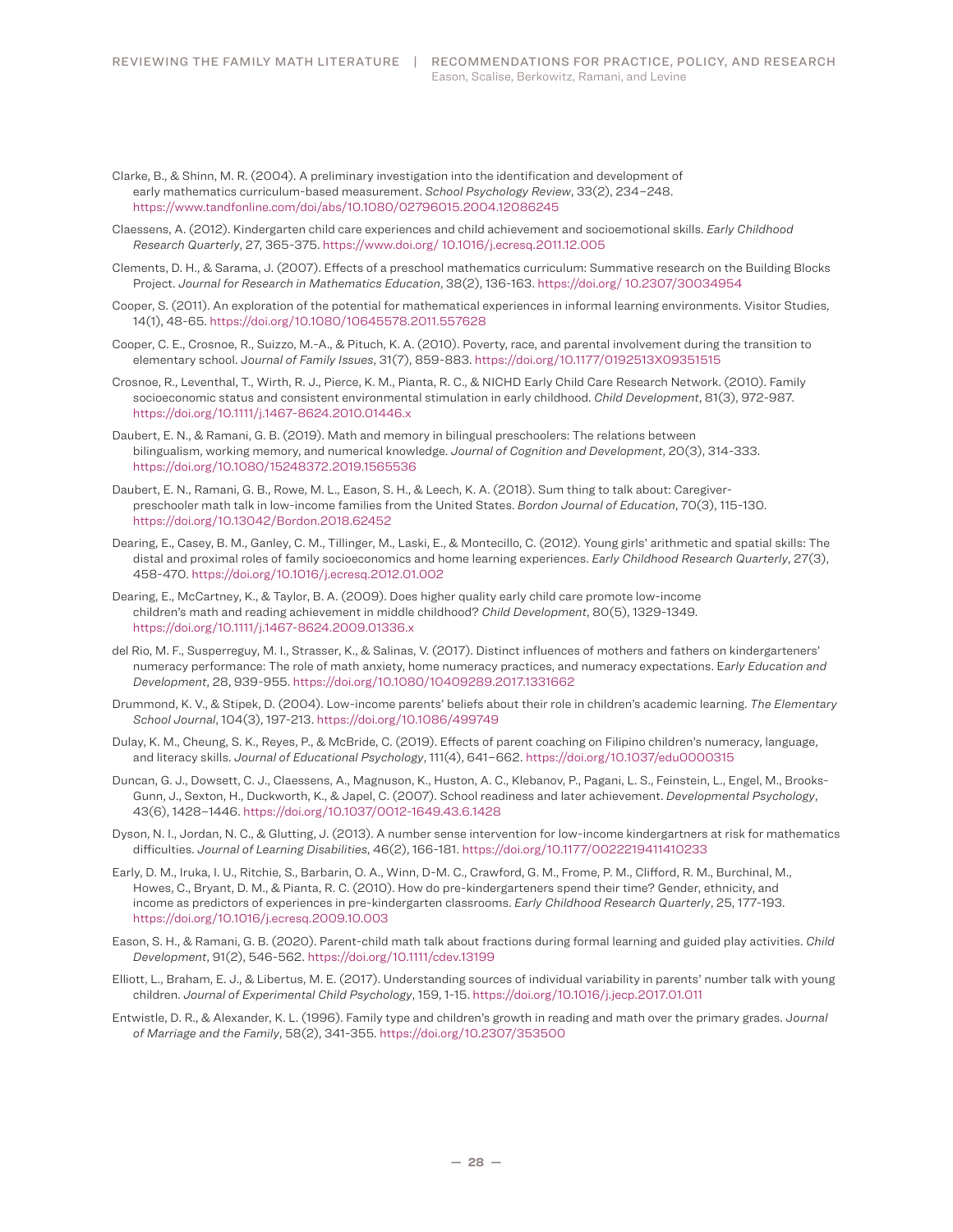- Galindo, C., & Sonnenschein, S. (2015). Decreasing the SES math achievement gap: Initial math proficiency and home learning environments. *Contemporary Educational Psychology*, 43, 25-38. https://doi.org/10.1016/j.cedpsych.2015.08.003
- Galindo, C., Sonnenschein, S., & Montoya-Avila, A. (2019). Latina mothers' engagement in children's math learning in the early school years: Conceptions of math and socialization practices. *Early Childhood Research Quarterly*, 47, 271-283. https://doi.org/10.1016/j.ecresq.2018.11.007
- Geary, D. C., & vanMarle, K. (2018). Growth of symbolic number knowledge accelerates after children understand cardinality. *Cognition*, 177, 69-78. https://doi.org/10.1016/j.cognition.2018.04.002
- Geary, D. C., vanMarle, K., Chu, F. W., Rouder, J., Hoard, M. K., & Nugent, L. (2018). Early conceptual understanding of cardinality predicts superior school-entry number-system knowledge. *Psychological Science*, 29(2), 191-205. https://doi.org/10.1177/0956797617729817
- Gibbs, B. G., Shah, P. G., Downey, D. B., & Jarvis, J. A. (2016). The Asian American advantage in math among young children: The complex role of parenting. *Sociological Perspectives*, 60(2), 315-337. https://doi.org/10.1177/0731121416641676
- Gibson, D. J., Gunderson, E. A., & Levine, S. C. (2015, March). Number word learning: A parent driven training study [Paper]. *Society for Research on Child Development Biennial Meeting*, Philadelphia, PA.
- Gonzalez, R. L., & Jackson, C. L. (2013). Engaging with parents: The relationship between school engagement efforts, social class, and learning. *School Effectiveness and School Improvement*, 24(3), 316-335. https://doi.org/10.1080/09243453.2012.680893
- Greenman, E., Bodovski, K., & Reed, K. (2011). Neighborhood characteristics, parental practices and children's math achievement in elementary school. *Social Science Research*, 40(5), 1434-1444. https://doi.org/10.1016/j.ssresearch.2011.04.007
- Gunderson, E. A., & Levine, S. C. (2011). Some types of parent number talk count more than others: Relations between parents' input and children's cardinal-number knowledge. Developmental Science, 14(5), 1021-1032. https://doi.org/10.1111/j.1467-7687.2011.01050.x
- Haden, C. A., Jant, E. A., Hoffman, P. C., Marcus, M., Geddes, J. R., & Gaskins, S. (2014). Supporting family conversations and children's STEM learning in a children's museum. Early Childhood Research Quarterly, 29(3), 333–344. https://doi.org/10.1016/j.ecresq.2014.04.004
- Hanner, E., Braham, E. J., Elliott, L., & Libertus, M. E. (2019). Promoting math talk in adult-child interactions through grocery story signs. *Mind, Brain, and Education*, 13(2), 110-118. https://doi.org/10.1111/mbe.12195
- Harris, T., Sideris, J., Serpell, Z., Burchinal, M., & Pickett, C. (2014). Domain-specific cognitive stimulation and maternal sensitivity as predictors of early academic outcomes among low-income African American preschoolers. *Journal of Negro Education*, 83(1), 15-28. https://doi.org/10.7709/jnegroeducation.83.1.0015
- Hart, S. A., Ganley, C. M., & Purpura, D. J. (2016). Understanding the home math environment and its role in predicting parent report of children's math skills. *PLoS ONE*, 11(12), 1-30. https://doi.org/10.1371/journal.pone.0168227
- Hendershot, S. M., Berghout-Austin, A. M., Blevins-Knabe, B., & Ota, C. (2016). Young children's mathematics references during free play in family childcare settings. *Early Child Development and Care*, 186(7), 1126-1141. https://doi.org/10.1080/03004430.2015.1077819
- Hendrie, G. A., Brindal, E., Corsini, N., Gardner, C., Baird, D., & Golley, R. K. (2012). Combined home and school obesity prevention interventions for children: What behavior change strategies and intervention characteristics are associated with effectiveness? *Health Education & Behavior*, 39(2), 159-171. https://doi.org/10.1177/1090198111420286
- Hill, N. E., & Craft, S. A. (2003). Parent-school involvement and school performance: Mediated pathways among socioeconomically comparable African American and Euro-American families. *Journal of Educational Psychology*, 95(1), 74-83. https://doi.org/10.1037/0022-0663.95.1.74
- Hirshberg, D., Huang, D. S-C., & Fuller, B. (2005). Which low-income parents select child-care? Family demand and neighborhood organizations. *Children and Youth Services Review*, 27(10), 1119-1148. https://doi.org/10.1016/j.childyouth.2004.12.029
- Huang, Q., Zhang, X., Liu, Y., Yang, W., & Song, Z. (2017). The contribution of parent-child numeracy activities to young Chinese children's mathematical ability. *British Journal of Educational Psychology*, 87(3), 328-344. https://doi.org/10.1111/bjep.12152
- Huntsinger, C. S., Jose, P. E., Luo, Z. (2016). Parental facilitation of early mathematics and reading skills and knowledge through encouragement of home-based activities. *Early Childhood Research Quarterly*, 37, 1-15. https://doi.org/10.1016/j.ecresq.2016.02.005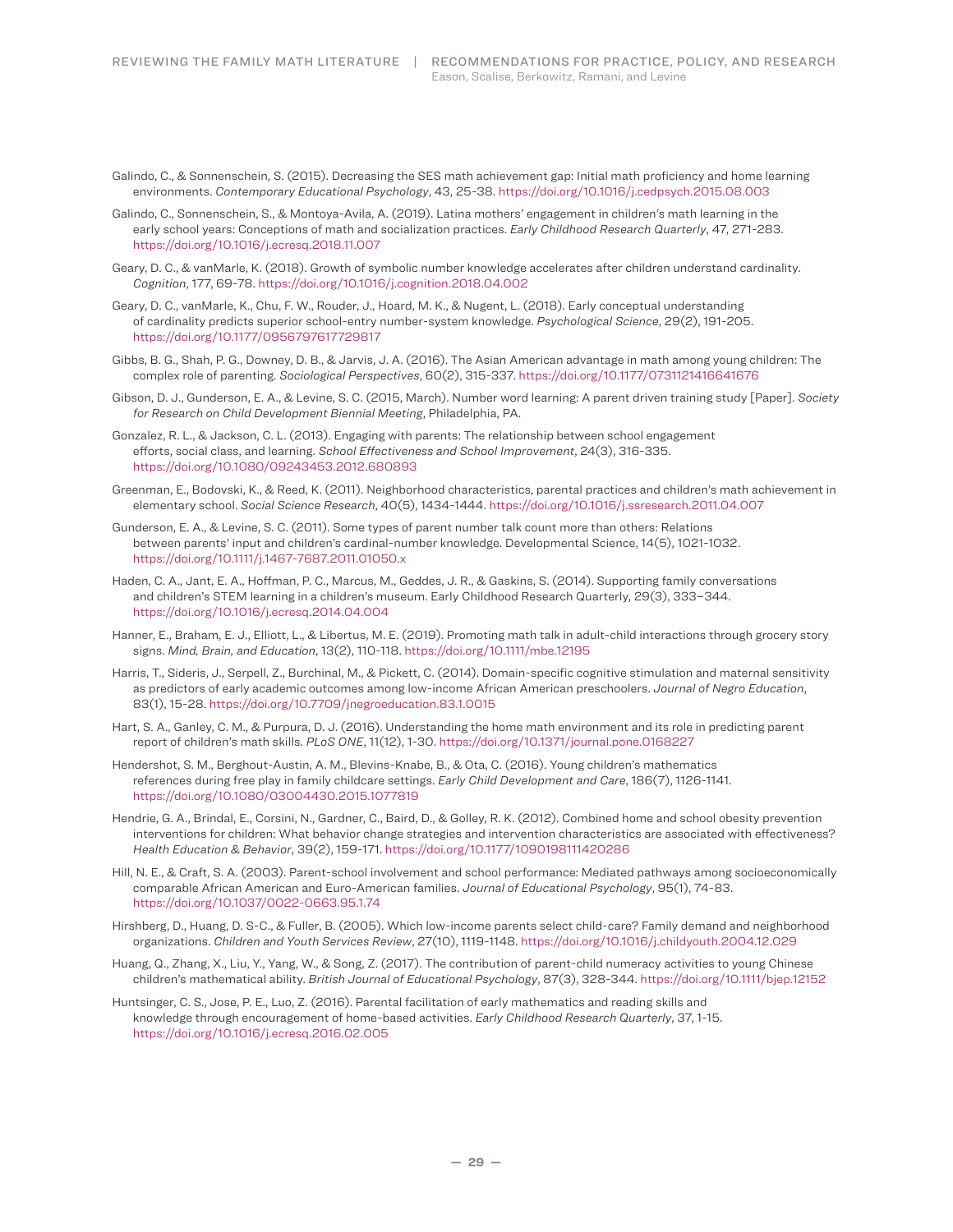- Hutchison, J. E., Lyons, I. M., & Ansari, D. (2019). More similar than different: Gender differences in children's basic numerical skills are the exception not the rule. *Child Development*, 90(1), e66-e79. https://doi.org/10.1111/cdev.13044
- Hyde, J. S. (2005). The gender similarities hypothesis. American Psychologist, 60(6), 581–592. https://doi.org/10.1037/0003-066X.60.6.581
- Jirout, J. J., & Newcombe, N. S. (2015). Building blocks for developing spatial skills: Evidence from a large, representative U.S. sample. *Psychological Science*, 26(3), 302-310. https://doi.org/10.1177/0956797614563338
- Jordan, N. C., Huttenlocher, J., & Levine, S. C. (1992). Differential calculation abilities in young children from middle- and lowincome families. *Developmental Psychology*, 28(4), 644–653. https://doi.org/10.1037/0012-1649.28.4.644
- Jordan, N. C., & Levine, S. C. (2009). Socioeconomic variation, number competence, and mathematics learning difficulties in young children. *Developmental Disabilities Research Reviews*, 15(1), 60–68. https://doi.org/10.1002/ddrr.46
- Kleemans, T., Peeters, M., Segers, E., Verhoeven, L. (2012). Child and home predictors of early numeracy skills in kindergarten. Early *Childhood Research Quarterly*, 27(3), 471-477. https://doi.org/10.1016/j.ecresq.2011.12.004
- Klibanoff, R. S., Levine, S. C., Huttenlocher, J., Vasilyeva, M., & Hedges, L. V. (2006). Preschool children's mathematical knowledge: The effect of teacher "math talk." *Developmental Psychology*, 42(1), 59–69. https://doi.org/10.1037/0012-1649.42.1.59
- Kritzer, K. L., & Pagliaro, C. M. (2013). An intervention for early mathematical success: Outcomes from the hybrid version of the Building Math Readiness Parents as Partners (MRPP) Project. *Journal of Deaf Studies and Deaf Education*, 18(1), 30-46.
- Kupzyk, S. S., & Daly, E. J. (2017). Teaching engaging parents as reading tutors. *Contemporary School Psychology*, 21(2), 140-151. https://doi.org/10.1007/s40688-016-0113-y
- Lachance, J. A., & Mazzocco, M. M. M. (2006). A longitudinal analysis of sex differences in math and spatial skills in primary school age children. *Learning and Individual Differences*, 16(3), 195–216. https://doi.org/10.1016/j.lindif.2005.12.001
- Larson, K., Russ, S. A., Nelson, B. B., Olson, L. M., & Halfon, N. (2015). Cognitive ability at kindergarten entry and socioeconomic status. *Pediatrics*, 135(2), e440‐e448. https://doi.org/10.1542/peds.2014-0434
- Lave, J., & Wenger, E. (1991). Learning in doing: Social, cognitive, and computational perspectives. Situated learning: Legitimate peripheral participation. Cambridge University Press. https://doi.org/10.1017/CBO9780511815355
- Lee, H. J., & Kim, J. (2016). A structural analysis on Korean young children's mathematical ability and its related children's and mothers' variables. *Early Child Development and Care*, 186(10), 1675-1692. https://doi.org/10.1080/03004430.2015.1122597
- LeFevre, J.-A., Polyzoi, E., Skwarchuk, S.-L., Fast, L., & Sowinski, C. (2010). Do home numeracy and literacy practices of Greek and Canadian parents predict the numeracy skills of kindergarten children? *International Journal of Early Years Education*, 18(1), 55-70. https://doi.org/10.1080/09669761003693926
- LeFevre, J.-A., Skwarchuk, S.-L., Smith-Chant, B. L., Fast, L., Kamawar, D., & Bisanz, J. (2009). Home numeracy experiences and children's math performance in the early school years. Canadian Journal of Behavioural Science, 41(2), 55-66. https://doi.org/10.1037/a0014532
- Levine, S. C., Foley, A., Lourenco, S., Erlich, S., & Ratliff, K. (2016). Sex differences in spatial cognition: advancing the conversation. WIREs Cognitive Science, 7(2), 127-155. https://doi.org/10.1002/wcs.1380
- Levine, S. C., Ratliff, K. R., Huttenlocher, J., & Cannon, J. (2012). Early puzzle play: A predictor of preschoolers' spatial transformation skill. Developmental Psychology, 48(2), 530-542. https://doi.org/10.1037/a0025913
- Levine, S. C., Suriyakham, L. W., Rowe, M. L., Huttenlocher, J., & Gunderson, E. A. (2010). What counts in the development of young children's number knowledge? Developmental Psychology, 46(5), 1309-1319. https://doi.org/10.1037/a0019671
- Leyva, D., Tamis-LeMonda, C. S., Yoshikawa, H., Jimenez-Robbins, C., & Malachowski, L. (2017). Grocery games: How ethnically diverse low-income mothers support children's reading and mathematics. Early Childhood Research Quarterly, 40, 63-76. https://doi.org/10.1016/j.ecresq.2017.01.001
- Lin, J., Litkowski, E., Schmerold, K., Elicker, J., Schmitt, S. A., & Purpura, D. J. (2019). Parent-educator communication linked to more frequent home learning activities for preschoolers. Child & Youth Care Forum, 48, 757-772. https://doi.org/10.1007/s10566-019-09505-9
- Lombardi, C. M., Casey, B. M., Thomson, D., Nguyen, H. N., & Dearing, E. (2017). Maternal support of young children's planning and spatial concept learning as predictors of later math (and reading) achievement. Early Childhood Research Quarterly, 41, 114-125. https://doi.org/10.1016/j.ecresq.2017.07.004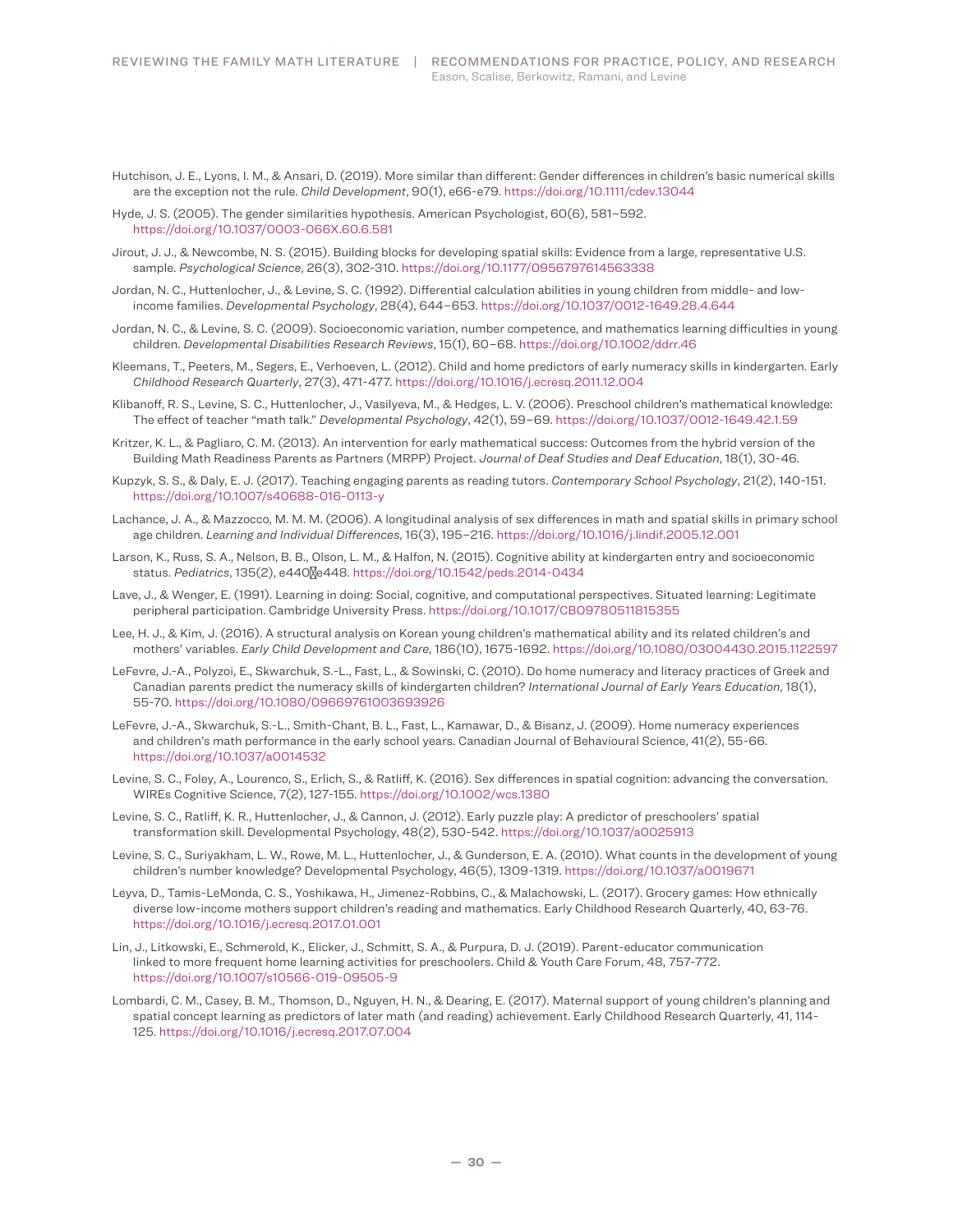- Maloney, E. A., Ramirez, G., Gunderson, E. A., Levine, S. C., & Beilock, S. L. (2015). Intergenerational effects of parents' math anxiety on children's math achievement and anxiety. Psychological Science, 26(9), 1480-1488. https://doi.org/10.1177/0956797615592630
- Marcus, M., Haden, C., & Uttal, D.H. (2017) STEM learning and transfer in a children's museum and beyond. Merrill-Palmer Quarterly, 63(2), 155-180. https://doi.org/10.13110/merrpalmquar1982.63.2.0155
- McDonnall, M. C., Cavenaugh, B. S., & Giesen, J. M. (2012). The relationship between parental involvement and mathematics achievement for students with visual impairments. The Journal of Special Education, 45(4), 204-215. https://doi.org/10.1177/0022466910365169
- Mendez, J. L. (2010). How can parents get involved in preschool? Barriers and engagement in education by ethnic minority parents of children attending Head Start. Cultural Diversity & Ethnic Minority Psychology, 16(1), 26-36. https://doi.org/10.1037/a0016258
- Melhuish, E. C., Phan, M. B., Sylva, K., Sammons, P., Siraj-Blatchford, I., & Taggart, B. (2008). Effects of the home learning environment and preschool center experience upon literacy and numeracy development in early primary school. Journal of Social Issues, 64(1), 95-114. https://doi.org/10.1111/j.1540-4560.2008.00550.x
- Melhuish, E. C., Sylva, K., Sammons, P., Siraj-Blatchford, I., Taggart, B., Phan, M. B., & Malin, A. (2008). Preschool influences on mathematics achievement. Science, 321(5893), 1161-1162. https://doi.org/10.1126/science.1158808
- Mutaf Yildiz, B., Sasanguie, D., De Smedt, B., & Reynvoet, B. (2018). Frequency of home numeracy activities is differentially related to basic number processing and calculation skills in kindergartners. Frontiers in Psychology, 9, 1-13. https://doi.org/10.3389/fpsyg.2018.00340
- Mutaf Yildiz, B., Sasanguie, D., De Smedt, B., & Reynvoet, B. (2018). Investigating the relationship between two home numeracy measures: A questionnaire and observations during Lego building and book reading. British Journal of Developmental Psychology, 36(2), 354-370. https://doi.org/10.1111/bjdp.12235
- Napoli, A. R., & Purpura, D. J., (2018). The home literacy and numeracy environment in preschool: Cross-domain relations of parent-child practices and child outcomes. Journal of Experimental Child Psychology, 166, 581-603. https://doi.org/10.1016/j.jecp.2017.10.002
- Niklas, F., Cohrssen, C., & Tayler, C. (2016). Improving preschoolers' numerical abilities by enhancing the home numeracy environment. Early Education and Development, 27(3), 372-383. https://doi.org/10.1080/10409289.2015.1076676
- Niklas, F., & Schneider, W. (2013). Casting the die before the die is cast: The importance of the home numeracy environment for preschool children. European Journal of Psychology of Education, 29, 327-345. https://doi.org/10.1007/s10212-013-0201-6
- Park, S., & Holloway, S. D. (2017). The effects of school-based parental involvement on academic achievement at the child and elementary school level: A longitudinal study. The Journal of Educational Research, 110(1), 1-16. https://doi.org/10.1080/00220671.2015.1016600
- Piasta, S. B., Pelatti, C., Y. & Miller, H. L. (2014). Mathematics and science learning opportunities in preschool classrooms. Early Education and Development, 25(4), 445-468. https://doi.org/10.1080/10409289.2013.817753
- Polinsky, N., Perez, J., Grehl, M., & McCrink, K. (2017). Encouraging spatial talk: Using children's museums to bolster spatial reasoning. Mind, Brain, and Education, 11(3), 144-152. https://doi.org/10.1111/mbe.12145
- Pruden, S. M., Levine, S. C., & Huttenlocher, J. (2011). Children's spatial thinking: Does talk about the spatial world matter? Developmental Science, 14(6), 1417-1430. https://doi.org/10.1111/j.1467-7687.2011.01088.x
- Purpura, D. J., Baroody, A. J., & Lonigan, C. J. (2013). The transition from informal to formal mathematical knowledge: Mediation by numeral knowledge. Journal of Educational Psychology, 105(2), 453–464. https://doi.org/10.1037/a0031753
- Purpura, D. J., Litkowski, E. C., & Knopik, V. (2019). Mathematics and reading develop together in young children: Practical and policy considerations. *Policy Insights from the Behavioral and Brain Sciences*, 6(1), 12-20. https://doi.org/10.1177/2372732218815923
- Purpura, D. J., Napoli, A. R., Wehrspann, E. A., & Gold, Z. S. (2017). Causal connections between mathematical language and mathematical knowledge: A dialogic reading intervention. *Journal of Research on Educational Effectiveness*, 10(1), 116–137. https://doi.org/10.1080/19345747.2016.1204639
- Ramani, G. B., Rowe, M. L., Eason, S. H., & Leech, K. A. (2015). Math talk during parent-child interactions in Head Start families. *Cognitive Development*, 35, 15-33. https://doi.org/10.1016/j.cogdev.2014.11.002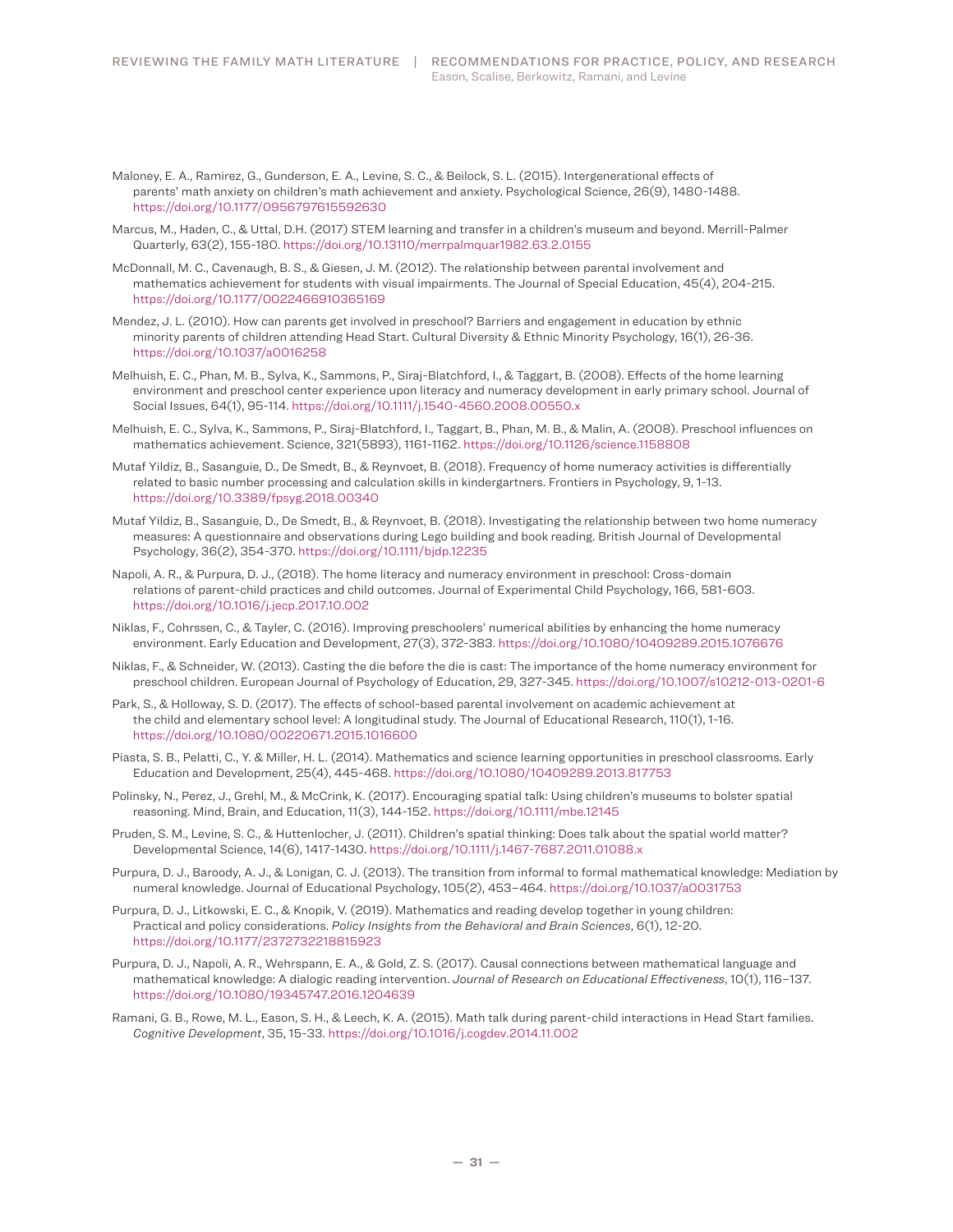- Rittle-Johnson, B., Fyfe, E. R., Hofer, K. G., & Farran, D. C. (2017). Early math trajectories: Low-income children's mathematics knowledge from ages 4 to 11. *Child Development*, 88(5), 1727-1742. https://doi.org/10.1111/cdev.12662
- Rittle-Johnson, B., Zippert, E. L., & Boice, K. L. (2019). The roles of patterning and spatial skills in early mathematical development. *Early Childhood Research Quarterly*, 46, 166-178. https://doi.org/10.1016/j.ecresq.2018.03.006
- Samiei, S., Bush, A. J., Sell, M., & Imig, D. (2016). Examining the association between the 'Imagination Library' early childhood literacy program and kindergarten readiness. *Reading Psychology*, 37(4), 601-626. http://dx.doi.org/10.1080/02702711.2015.1072610
- Sarnecka, B. W., Negen, J., & Goldman, M. C. (2018). Early number knowledge in dual-language learners from low-SES households. In D. B. Berch, D. C. Geary, & K. M. Koepke (Eds.), Mathematical cognition and learning: Vol. 4. *Language and culture in mathematical cognition* (p. 197–228). Elsevier Academic Press. https://doi.org/10.1016/B978-0-12-812574-8.00009-2
- Saxe, G. B., Guberman, S. R., & Gearhart, M. (1987). Social processes in early number development. *Monographs of the Society for Research in Child Development*, 52(2), 162. https://doi.org/10.2307/1166071
- Scalise, N. R., Daubert, E. N., & Ramani, G. B. (2017). Narrowing the early mathematics gap: A play-based intervention to promote low-income preschoolers' number skills. J*ournal of Numerical Cognition*, 3(3), 559-581. https://doi.org/10.5964/jnc.v3i3.72
- Schaeffer, M. W., Rozek, C. S., Berkowitz, T., Levine, S. C., & Beilock, S. L. (2018). Disassociating the relation between parents' math anxiety and children's math achievement: Long-term effects of a math app intervention. *Journal of Experimental Psychology: General*, 147(12), 1782–1790. https://doi.org/10.1037/xge0000490
- Schneider, M., Beeres, K., Coban, L., Merz, S., Schmidt, S. S., Stricker, J., & De Smedt, B. (2017). Associations of non-symbolic and symbolic numerical magnitude processing with mathematical competence: A meta-analysis. *Developmental Science*, 20(3), e12372. https://doi.org/10.1111/desc.12372
- Schneider, M., Merz, S., Stricker, J., De Smedt, B., Torbeyns, J., Verschaffel, L., & Luwel, K. (2018). Associations of number line estimation with mathematical competence: A meta-analysis. Child Development, 89(5), 1467-1484. https://doi.org/10.1111/cdev.13068
- Segers, E., Kleemans, T., & Verhoeven, L. (2015). Role of parent literacy and numeracy expectations and activities in predicting early numeracy skills. *Mathematical Thinking and Learning*, 17(2-3), 219-236. https://doi.org/10.1080/10986065.2015.1016819
- Sheldon, S. B., & Epstein, J. L. (2005). Involvement counts: Family and community partnerships and mathematics achievement. The *Journal of Educational Research*, 98(4), 196-207. https://doi.org/10.3200/JOER.98.4.196-207
- Siegler, R. S. (2009). Improving the numerical understanding of children from low-income families. Child Development Perspectives, 3(2), 118-124. https://doi.org/10.1111/j.1750-8606.2009.00090.x
- Siegler, R. S. (2016). Magnitude knowledge: the common core of numerical development. *Developmental Science*, 19(3), 341-361. https://doi.org/10.1111/desc.12395
- Silinskas, G., Kiuru, N., Aunola, K., Lerkkanen, M.-K., & Nurmi, J.-E. (2015). The developmental dynamics of children's academic performance and mothers' homework-related affect and practices. *Developmental Psychology*, 51(4), 419-433. h ttps://doi.org/10.1037/a0038908
- Silinskas, G., Leppänen, U., Aunola, K., Parrila, R., & Nurmi, J.-E. (2010). Predictors of mothers' and fathers' teaching of reading and mathematics during kindergarten and Grade 1. *Learning and Instruction*, 20(1), 61-71. https://doi.org/10.1016/j.learninstruc.2009.01.002
- Skwarchuk, S.-L., Sowinski, C., & LeFevre, J.-A. (2014). Formal and informal home learning activities in relation to children's early numeracy and literacy skills: The development of a home numeracy model. J*ournal of Experimental Child Psychology*, 121, 63-84. https://doi.org/10.1016/j.jecp.2013.11.006
- Sonnenschein, S., & Galindo, C. (2015). Race/ethnicity and early mathematics skills: Relations between home, classroom, and mathematics achievement. *The Journal of Educational Research*, 108(4), 261-277. https://doi.org/10.1080/00220671.2014.880394
- Sonnenschein, S., Metzger, S. R., & Thompson, J. A. (2016). Low-income parents' socialization of their preschoolers' early reading and math skills. *Research in Human Development*, 13(3), 207-224. https://doi.org/10.1080/15427609.2016.1194707
- Spaepen, E., Gunderson, E. A., Gibson, D., Goldin-Meadow, S., & Levine, S. C. (2018). Meaning before order: Cardinal principle knowledge predicts improvement in understanding the successor principle and exact ordering. *Cognition*, 180, 59-81. https://doi.org/10.1016/j.cognition.2018.06.012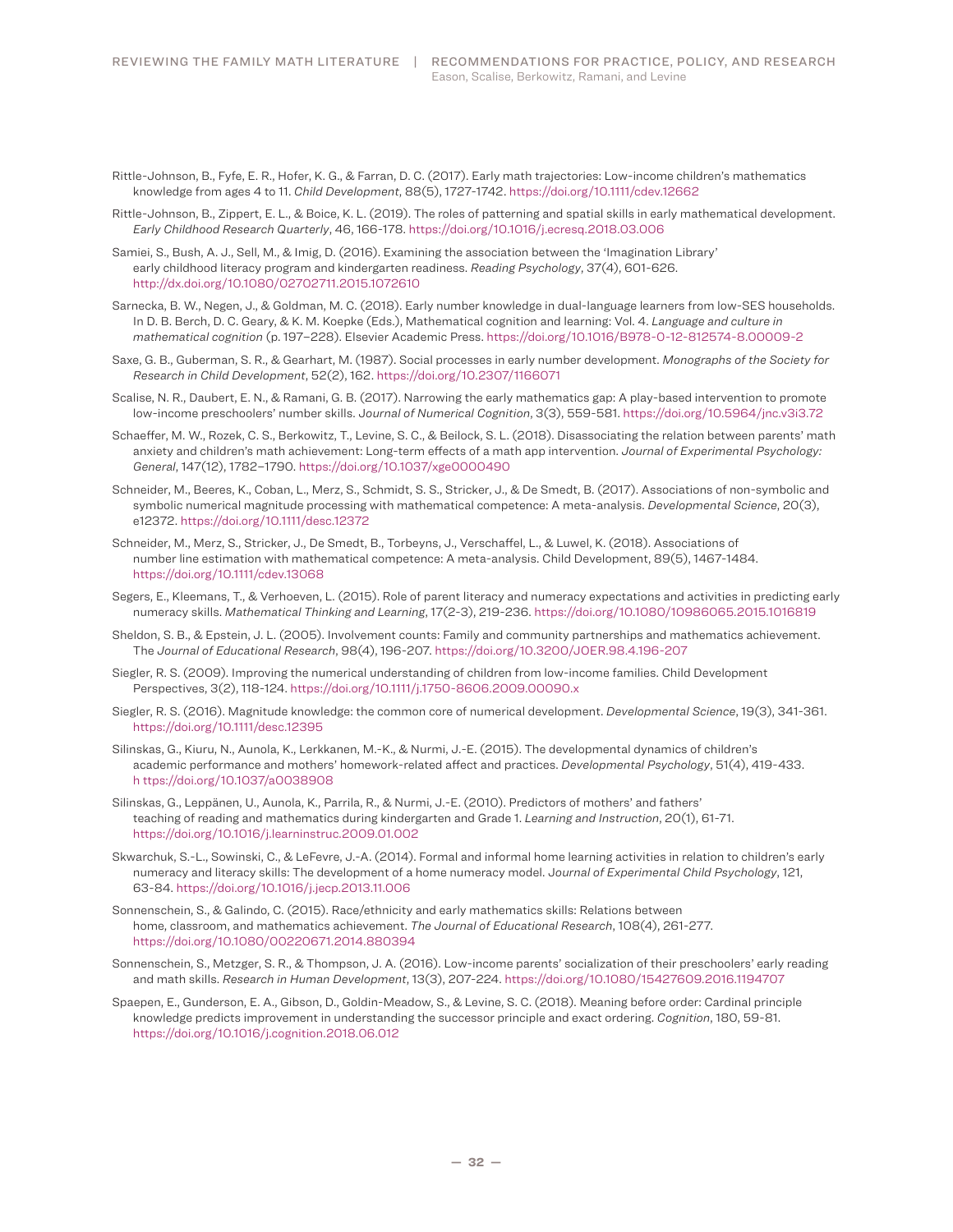- Susperreguy, M. I., & Davis-Kean, P. E. (2016). Maternal math talk in the home and math skills in preschool children. *Early Education and Development*, 27(6), 841-857. https://doi.org/10.1080/10409289.2016.1148480
- Tan, T. X., Kim, E. S., Baggerly, J., Mahoney, E. E., & Rice, J. (2017). Beyond adoption status: Post-adoptive parental involvement and children's reading and math performance from kindergarten to first grade. *American Journal of Orthopsychiatry*, 87(3), 337-346. https://doi.org/10.1037/ort0000216
- Thompson, R. J., Napoli, A. R., & Purpura, D. J. (2017). Age-related differences in the relation between the home numeracy environment and numeracy skills. *Infant and Child Development*, 26(5), 1-13. https://doi.org/10.1002/icd.2019
- U.S. Department of Education. Institute of Education Sciences, National Center for Education Statistics (2018). Table 202.40. Child care arrangements of 3- to 5-year-old children who are not yet in kindergarten, by age and race/ethnicity: Selected years, 1991 through 2016. Retrieved from: https://nces.ed.gov/programs/digest/d18/tables/dt18\_202.40.asp
- Vandermaas-Peeler, M., Massey, K., & Kendall, A. (2016). Parent guidance of young children's scientific and mathematical reasoning in a science museum. *Early Childhood Education Journal*, 44, 217-224. https://doi.org/10.1007/s10643-015-0714-5
- Verdine, B. N., Irwin, C. M., Golinkoff, R. M., Hirsh-Pasek, K. (2014). Contributions of executive function and spatial skills to preschool mathematics achievement. *Journal of Experimental Child Psychology*, 126, 37-51. https://doi.org/10.1016/j.jecp.2014.02.012
- Vukovic, R. K., Roberts, S. O., & Wright, L. G. (2013). From parental involvement to children's mathematical performance: The role of mathematics anxiety. *Early Education and Development*, 24(4), 446-467. https://doi.org/10.1080/10409289.2012.693430
- Watts, T. W., Duncan, G. J., Siegler, R. S. & Davis-Kean, P. E. (2014). What's past is prologue: Relations between early mathematics knowledge and high school achievement. *Educational Researcher*, 43(7), 352-360. https://doi.org/10.3102/0013189X14553660